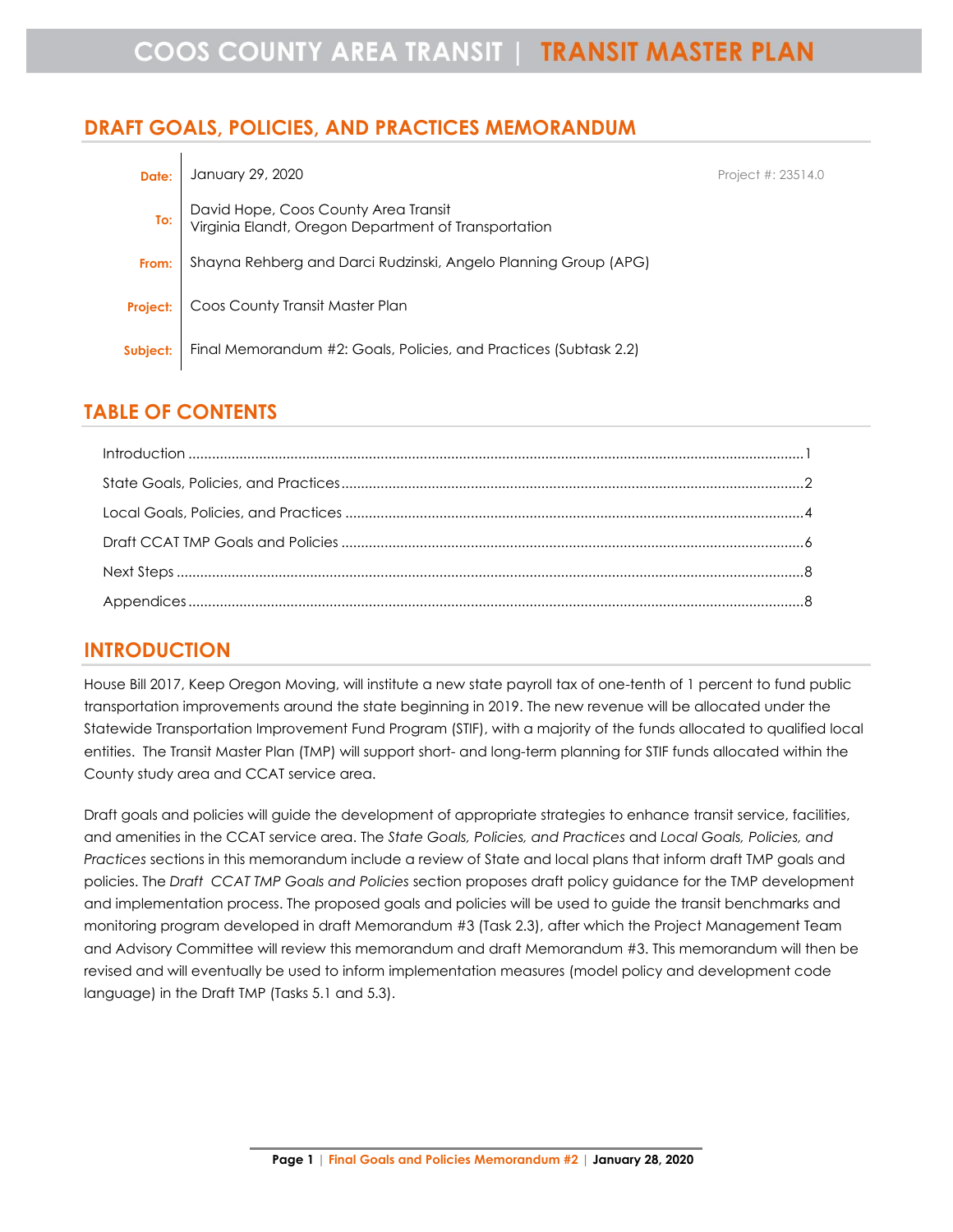# <span id="page-1-0"></span>**STATE GOALS, POLICIES, AND PRACTICES**

This section provides an overview of State plans and identifies aspects of each plan relevant to CCAT's transit planning in Coos County. The overview focuses on the policy-level guidance that the plans provide (e.g., goals, objectives, and policies) and the strategies or practices that they recommend. Text from these plans relevant to CCAT's transit planning has been excerpted and included in Appendix A.

# **OREGON HIGHWAY PLAN (1999, LAST AMENDED 2018)**

- ⚫ The Oregon Highway Plan (OHP) is a modal plan of the Oregon Transportation Plan (OTP), the State's longrange comprehensive transportation plan, that guides Oregon Department of Transportation's (ODOT's) Highway Division in planning, operations, and financing.
- ⚫ Overall, policies in the OHP emphasize the efficient management of the highway system to increase safety and to extend highway capacity, partnerships with other agencies and local governments, and the use of new techniques to improve road safety and capacity. These policies also link land use and transportation and emphasize the relationship between state highways and the local roadway system, as well as "alternative" modes, including taking transit, biking, and walking.
- ⚫ OHP policies of particular relevance to CCAT transit planning include Polices 4B (Alternative Passenger Modes), Policy 4D (Transportation Demand Management), and Policy 4E (Park-and-Ride Facilities). The policies and their recommended actions express the State's support for development of alternative modes (including transit), transportation demand management, and park-and-ride facilities that make more efficient use of the state system (especially for commute and intercity trips) and preserve the function and performance of the state highway system*.*

# **OREGON PUBLIC TRANSPORTATION PLAN (2018)**

- ⚫ The goals, policies, and strategies of the Oregon Public Transportation Plan (OPTP), a modal plan of the OTP, provide guidance to ODOT and public transportation agencies regarding the development of public transportation systems.
- ⚫ The State's vision for public transportation, as articulated in this plan, is to provide a comprehensive, interconnected, safe, and reliable system, with stable funding, which provides access and mobility between Oregon communities and encourages people to ride. It documents the State's interest in having a system that: provides appropriate service in each area of the state including urban, suburban, rural, and remote areas; allows people who do not drive to meet daily needs; and plays a vital role in improving livability and economic prosperity.
- ⚫ The OPTP goals and policies are extensive, organized around ideas of mobility, accessibility, community livability and vitality, equity, safety, health, sustainability, strategic investment, and coordination and collaboration.
- ⚫ Key themes in OPTP policies include: reliable and accessible transit service and transit information; enhanced coordination with other transit and transportation services; healthy options (active transportation modes) to accessing transit, access to health-supporting destinations, and reduction of pollution; and greater coordination and collaboration with other public agencies (e.g., for land use planning and permitting) and new partners who can help broaden and innovate transit's effectiveness.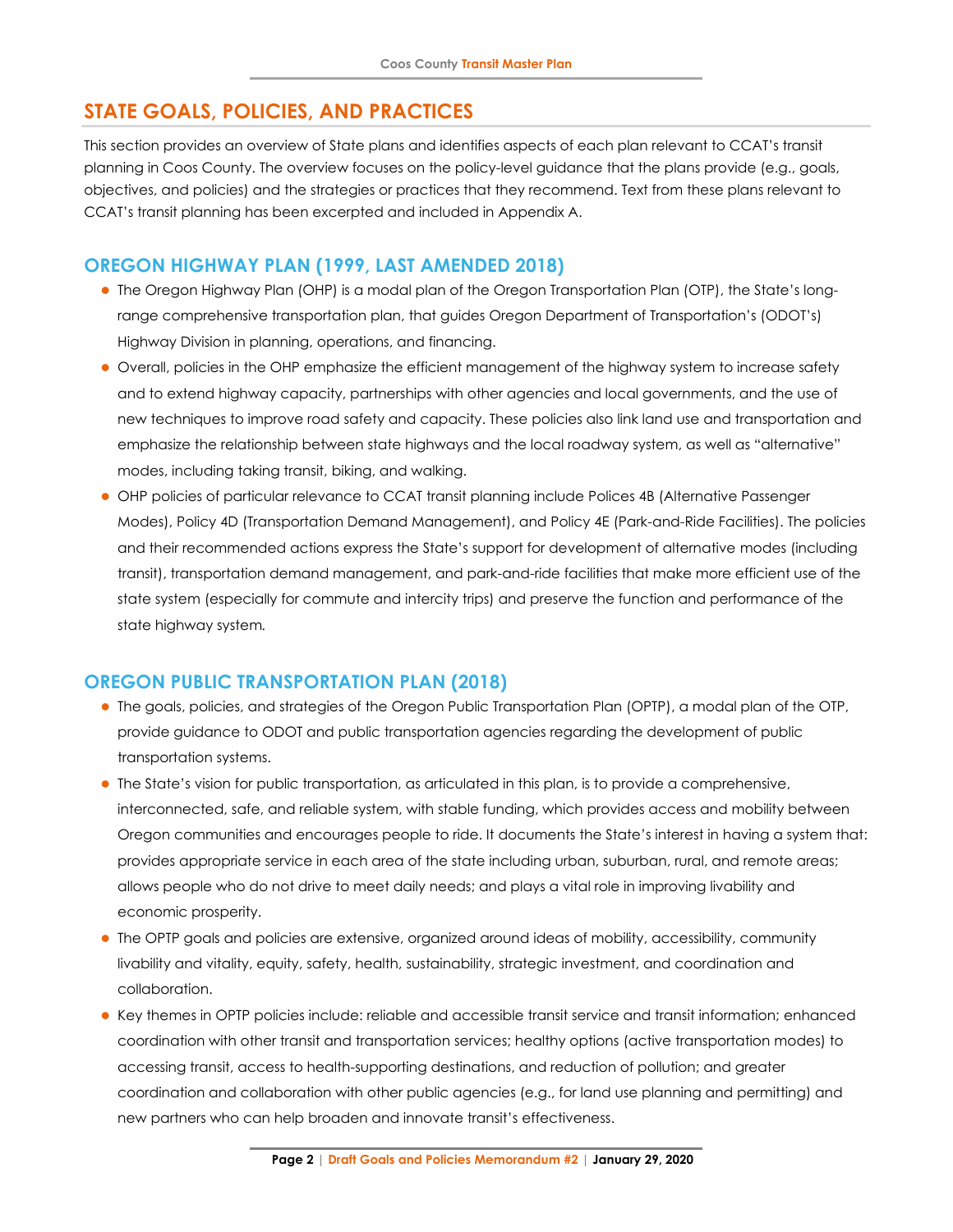⚫ Of particular relevance to CCAT's transit planning is OPTP's call to address the "last mile" (how travelers get to and from a transit station or stop from their origin or destination) and sidewalks and curb ramps that are accessible and comply with the Americans with Disabilities Act (ADA).

### **OREGON BICYCLE AND PEDESTRIAN PLAN (2016)**

- ⚫ The Oregon Bicycle and Pedestrian Plan (OBPP) is the OTP modal plan that provides policies and implementation strategies intended to enhance access, mobility, and safety for cyclists and pedestrians. The OTP vision is that, "(i)n Oregon, "people of all ages, incomes, and abilities can access destinations in urban and rural areas on comfortable, safe, well connected biking and walking routes. People can enjoy Oregon's scenic beauty by walking and biking on a transportation system that respects the needs of its users and their sense of safety. Bicycle and pedestrian networks are recognized as integral, interconnected elements of the Oregon transportation system that contribute to our diverse and vibrant communities and the health and quality of life enjoyed by Oregonians."
- ⚫ Policy and strategy direction from the OBPP most relevant to the development of the TMP includes investing in and improving inter-modal connections (e.g., how pedestrians and cyclists reach transit stops) and directing that sidewalks and curb ramps be made accessible and ADA-compliant<sup>1</sup>.

# **OREGON TRANSPORTATION OPTIONS PLAN (2015)**

- ⚫ The Oregon Transportation Options Plan (OTOP), an OTP topic plan, establishes policies, strategies, and programs that promote efficient use of existing transportation system investments, thereby reducing reliance on the single-occupancy vehicle and facilitating use of walking, biking, transit, and rideshare.
- ⚫ The plan establishes a statewide vision for transportation options (TO) in Oregon to provide travelers of all ages and abilities with options to access goods, services, and opportunities across the state. TO strategies and programs generally do not address capital infrastructure investments, but rather provide information and resources to allow people to access a full range of TO including walking, biking and rolling, taking transit, driving, ridesharing, and telecommuting.
- ⚫ OTOP policies are organized by goals addressing safety, funding, accessibility, system efficiency, economy, health and environment, land use and transportation, equity, coordination, and information. Its policies are broadly supportive of transit.
- ⚫ The following policies are particularly relevant to CCAT transit planning: prioritization of multimodal connections to transit, particularly pedestrian and bicycle infrastructure; exploring incentives to increase transit use; identifying potential "mobility hub"<sup>2</sup> opportunities; developing new park-and-rides (initially as temporary "pop up," and later permanent, facilities); investing in transit infrastructure as cost-effective transportation infrastructure; directly engaging transit-dependent communities in order to assess their needs; and maximizing transit services for those most in need by partnering with human service providers.

<sup>&</sup>lt;sup>1</sup> While ADA requirements and compliance are not cited specifically in OBPP policies and strategies, the plan's Background section discusses ADA requirements and explains that they are implicit in references that OBPP policies and strategies make to accessibility. <sup>2</sup> Mobility hubs are "a place where transportation modes seamlessly connect. They usually involve transit, vehicle sharing such as car and

vanpooling, concentrations of land uses, and an information component."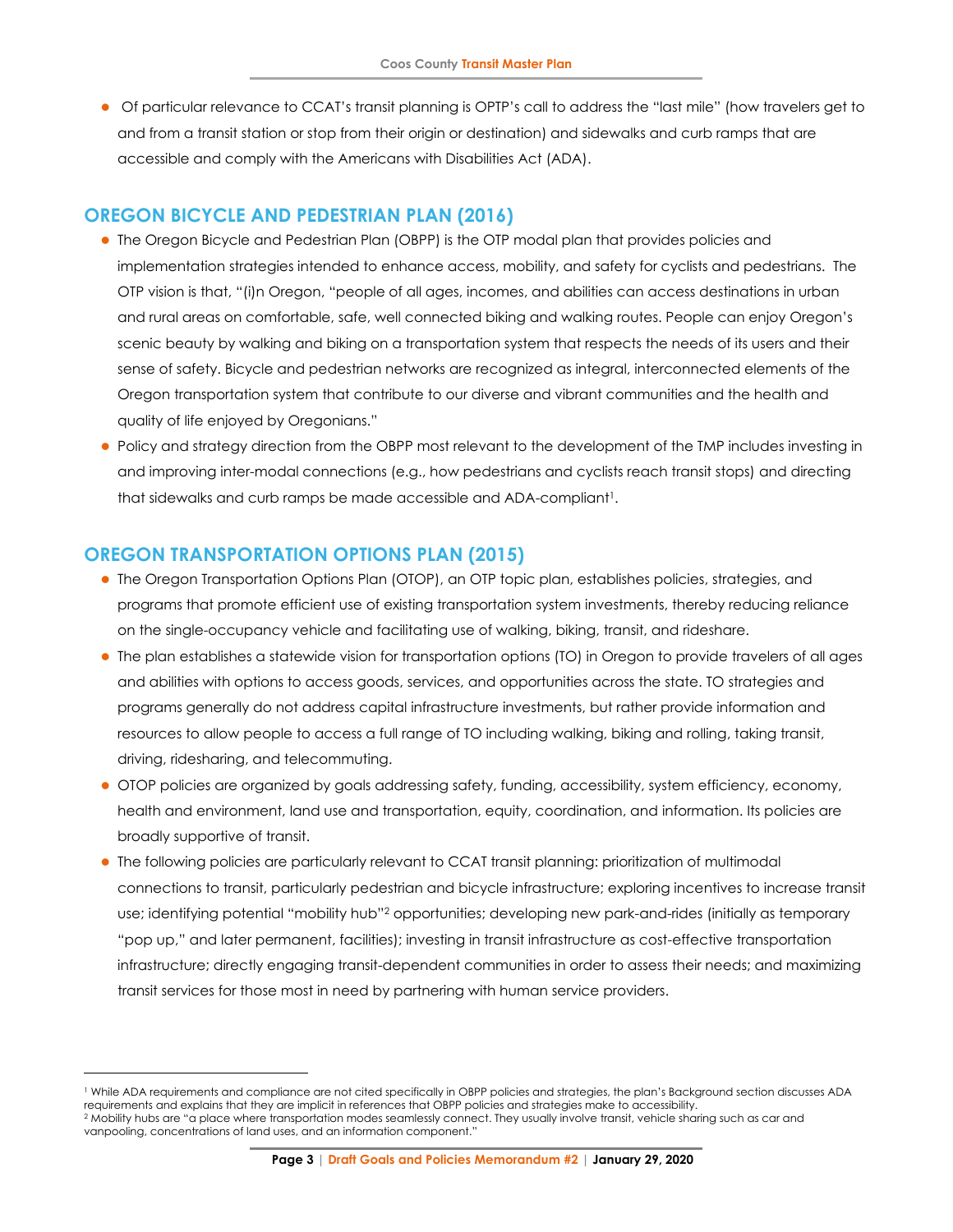# **OREGON TRANSPORTATION SAFETY ACTION PLAN (2016)**

- ⚫ The Oregon Transportation Safety Action Plan (TSAP) serves as the State of Oregon Strategic Highway Safety Plan, a document required by federal law. It presents a set of actions that Oregonians have identified as steps to a safer travel environment. The TSAP is a multi-purpose plan implemented by multiple agencies that includes both a 20-year policy plan and a 5-year, federally compliant, Strategic Highway Safety Plan.
- ⚫ The TSAP envisions no deaths or life-changing injuries on Oregon's transportation system by 2035. Its long-term goals are to foster a safety culture, develop infrastructure for safety, support healthy communities, leverage technology, and coordinate agencies and stakeholders to work together, and guide strategic safety investments.
- ⚫ TSAP policies and strategies address transit specifically in the following ways: work with transit service providers, ODOT, and researchers to evaluate infrastructure measures to improve safety for transit users; enhance the perception of transit use safety by identifying and implementing facility design, lighting, and related improvements; maximize the use of technology to improve safety; and prioritize transit corridors for safe transportation facilities and road crossings.

# **TRANSPORTATION PLANNING RULE (CITED SECTIONS LAST AMENDED 2014)**

- ⚫ The Oregon Transportation Planning Rule (OAR 660-012 or "TPR") implements Statewide Planning Goal 12 and requires counties and cities to prepare local transportation system plans (TSPs) that are consistent with the OTP and its elements, including local land use regulations to implement the TSP.
- ⚫ Section -0045 of the TPR addresses implementation of the TSP. Sections -0045(3) and -0045(4) requires that local land use regulations be adopted to address pedestrian, bicycle, and transit access. Transit-related requirements in Section -0045(4) include providing easements and improvements at transit stops; providing pedestrian and bicycle to transit stops; allowing for transit-related development in parking areas; and establishing preferential parking for ridesharing.

# <span id="page-3-0"></span>**LOCAL GOALS, POLICIES, AND PRACTICES**

This section provides an overview of local long-range plans and identifies aspects of each plan relevant to CCAT's transit planning in Coos County. The overview focuses on the policy-level guidance that the plans provide (e.g., goals, objectives, and policies) and the strategies or practices that they recommend. Goals, policies, objectives, and strategies or practices in these plans that are relevant to CCAT's transit planning are provided in Appendix B. 3

# **COOS COUNTY COORDINATED HUMAN SERVICES PUBLIC TRANSPORTATION PLAN (2016)**

⚫ The Coordinated Human Services Public Transportation Plan (Coordinated Plan) is focused on the collaboration between public transportation and human health service providers in identifying and addressing the transportation needs of special needs populations, including seniors, people with disabilities, low-income, veterans, and minority populations. "Public transportation" addressed in the plan encompasses a broad range of public and private transportation services.

<sup>3</sup> Note that some smaller jurisdictions that are currently served by CCAT or may be in the future, including the cities of Myrtle Point, Lakeside, and Powers, did not have long-range plans available for review or their plans do not contain guidance that is relevant to transit planning in the county.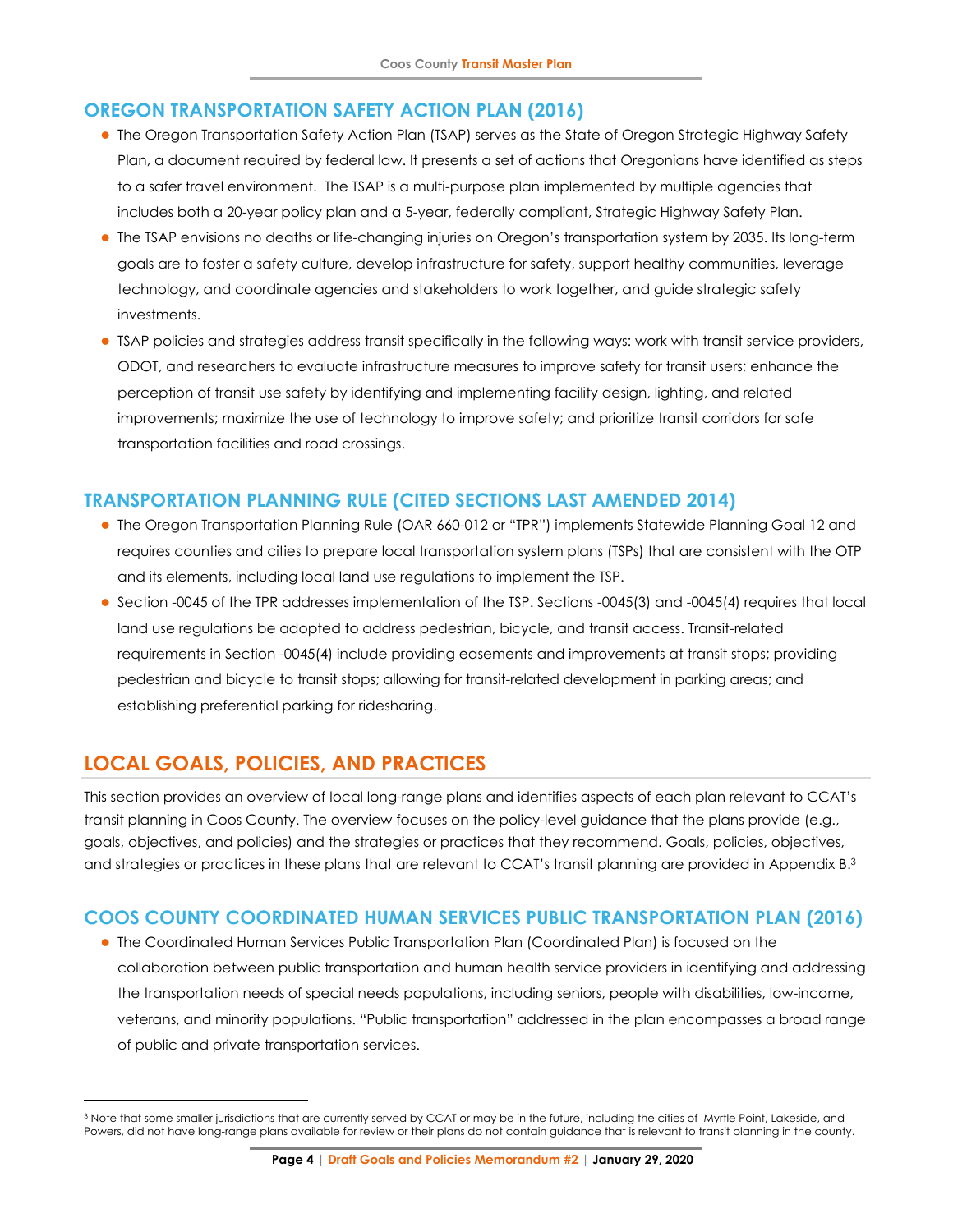- ⚫ The Coordinated Plan, updated every five years, is intended to focus regional resources on strategies with the greatest benefit to the target populations and the transportation service providers. Coos County uses the plan to allocate funding and, along with local partners, uses the plan to develop and enhance public transportation services.
- ⚫ Strategies and actions recommended in the plan include capital, operational, administrative, and coordination measures. The high and medium priority strategies and actions include maintaining existing services; bringing on new services as resources are available (such as extended hours for greater employment access and fixed route service to communities and locations not currently served); strengthening coordination with human services organizations to better serve the transit-dependent; developing a volunteer driver program; improving transit information availability through centralization or sharing and providing information in multiple languages and platforms; and exploring connections outside Coos County.

### **COOS COUNTY TRANSPORTATION SYSTEM PLAN (2011)**

- ⚫ As with other TSPs, the Coos County TSP has been adopted as the refined transportation element of the County's Comprehensive Plan. It was developed to be consistent with the TPR and to provide standards, projects, and programs that address local current and projected (20-year) transportation needs. The TSP also establishes goals and objectives to coordinate and guide transportation and land use decision making (e.g., transportation investments, development proposals).
- ⚫ County TSP goals and objectives that are relevant to CCAT transit planning include: consider the transportation needs of both residents and visitors; manage congestion on major transportation facilities by encouraging the use of alternative modes; coordinate land use and transportation decision to make the most efficient use of infrastructure investments; and reduce conflicts at road crossings near transit stops.
- ⚫ The County TSP does not identify specific transit improvements; rather it refers to recommendations in the 2007 edition of the Coordinated Plan. The Coordinated Plan has since been updated; therefore, the strategies and actions recommended in the currently adopted plan govern. (See the summary of the current Coordinated Plan on the previous page and the excerpted text from the plan in Appendix B.)

# **CITIES OF COOS BAY AND NORTH BEND TRANSPORTATION SYSTEM PLAN UPDATE (IN PROGRESS)**

- ⚫ The City of Coos Bay and North Bend are in the process of updating their respective TSPs as part of a coordinated planning project. The planning project's goals and objectives were jointly prepared and will provide the basis for updated transportation goals and policies for each jurisdiction. The project goals and objectives can be referred to as guidance for this transit planning project, assuming that the ultimate draft transportation goals and policies that will be considered for local adoption will be similar in content.
- ⚫ The TSP goals and objectives emphasize an interconnected, multimodal network that effectively links destinations across the communities, including transit stops. The goals and objectives also prioritize: safe crossings of Highway 101 and other major arterials; collaboration with CCAT to maximize the transport of people in high-traffic corridors as well as to coordinate land use and transportation decisions; equitable access for transportation-disadvantaged populations; and using transit to boost tourism, economic development, and the health of residents and the environment.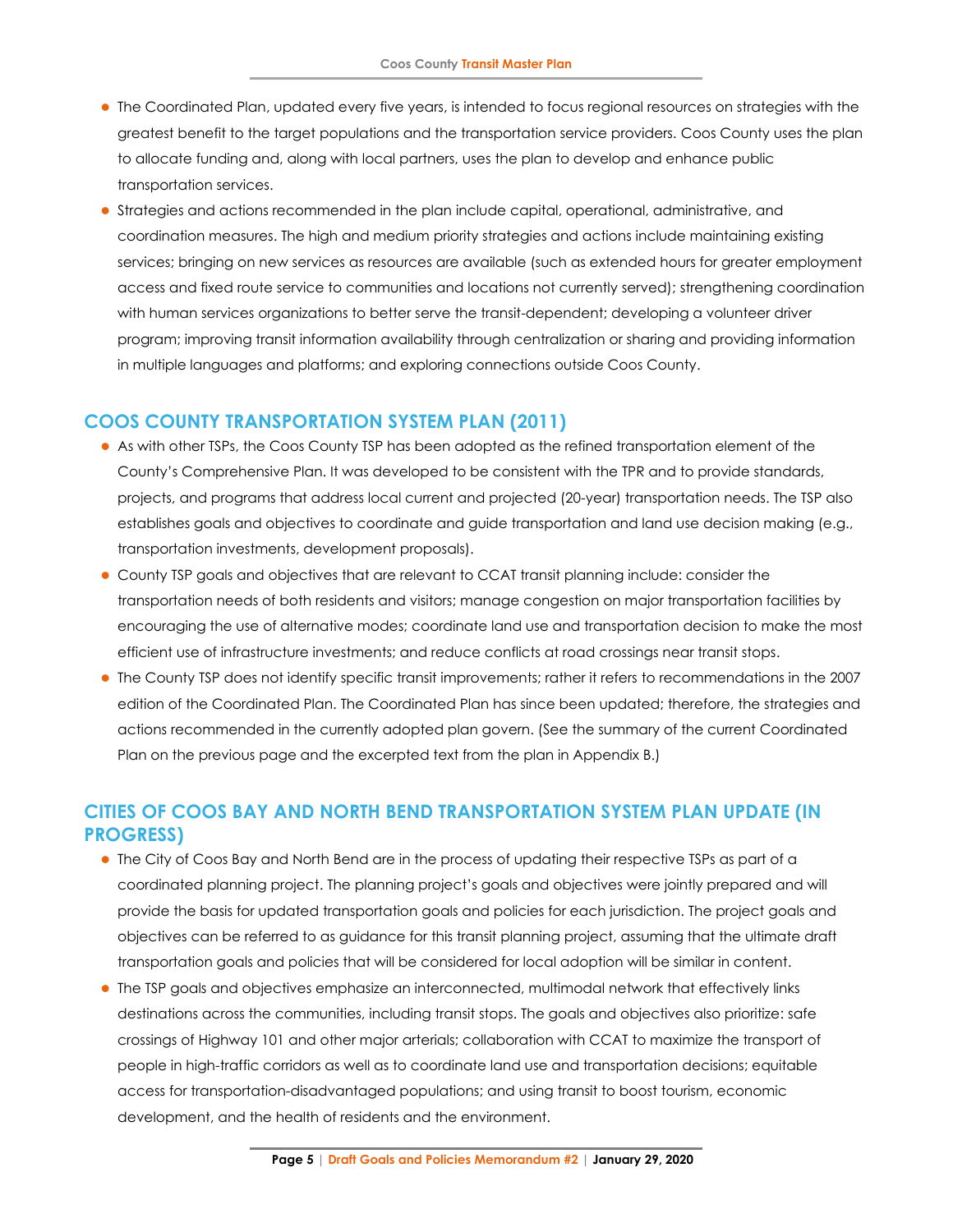⚫ The TSP project will update the transit elements of both jurisdictions' plans. The cities have considered a number of transit-related projects as part of an alternatives evaluation process and the updated TSPs are expected to include projects that enhance access to transit (e.g., marked crossings in North Bend) and ridership (e.g., CCAT projects related to service enhancements and transit stop improvements). TSP adoption is expected in early 2020.

# **BANDON COMPREHENSIVE PLAN (LAST AMENDED 2008) AND TRANSPORTATION SYSTEM PLAN (2000)**

- ⚫ Policies in the City of Bandon Comprehensive Plan Transportation Element call for adequate, safe pedestrian facilities; improved transit service between Bandon and other cities; and providing transportation options in general, particularly mobility for the transportation-disadvantaged.
- ⚫ The City of Bandon TSP states that other transit policy issues are secondary to establishing adequate funding for Bandon dial-a-ride (demand-responsive) services.

# **COQUILLE COMPREHENSIVE PLAN (1982)**

- ⚫ While dated, the 1982 City of Coquille Comprehensive Plan is the City's current long-range policy document. The Transportation Element of the Comprehensive Plan provides transportation policy direction.
- ⚫ The Transportation Element's objectives and strategies provide general support for encouraging transit within the community; improving transportation services for seniors and other transportation-disadvantaged community members; and developing and improving the City's pedestrian and bicycle infrastructure.

# <span id="page-5-0"></span>**DRAFT TMP GOALS AND POLICIES**

It is necessary to provide a policy framework to guide future CCAT planning work and investments. The draft TMP goal and policy language proposed in this section draws from a number of resources, including the goals, policies, objectives, and strategies reviewed in the previous section. The OPTP and Coordinated Plan in particular helped shape the proposed goals and policies, given their focus on transit, increased coordination and collaboration, and serving those who are transit-dependent. This planning project's stated objectives also informed the proposed goal and policy language. The project's objectives call for increased regional connectivity, greater transit visibility, increased services, alternatives to address transit needs, and promoting economic development and tourism.

Draft TMP goals and policies are presented below.

#### **Goal 1: Customer-Focused Services – Provide services that are safe, comfortable, and convenient for all riders.**

- Policy 1A Provide consistent, reliable public transportation services for customers to meet their daily needs.
- Policy 1B Create a safe and user-friendly transit environment.
- ⚫ Policy 1C Provide service information that is clear, accurate, and available to customers through various sources and media.
- Policy 1D Focus on service enhancements on that will benefit customers who are dependent on transit due to age, abilities, and/or income.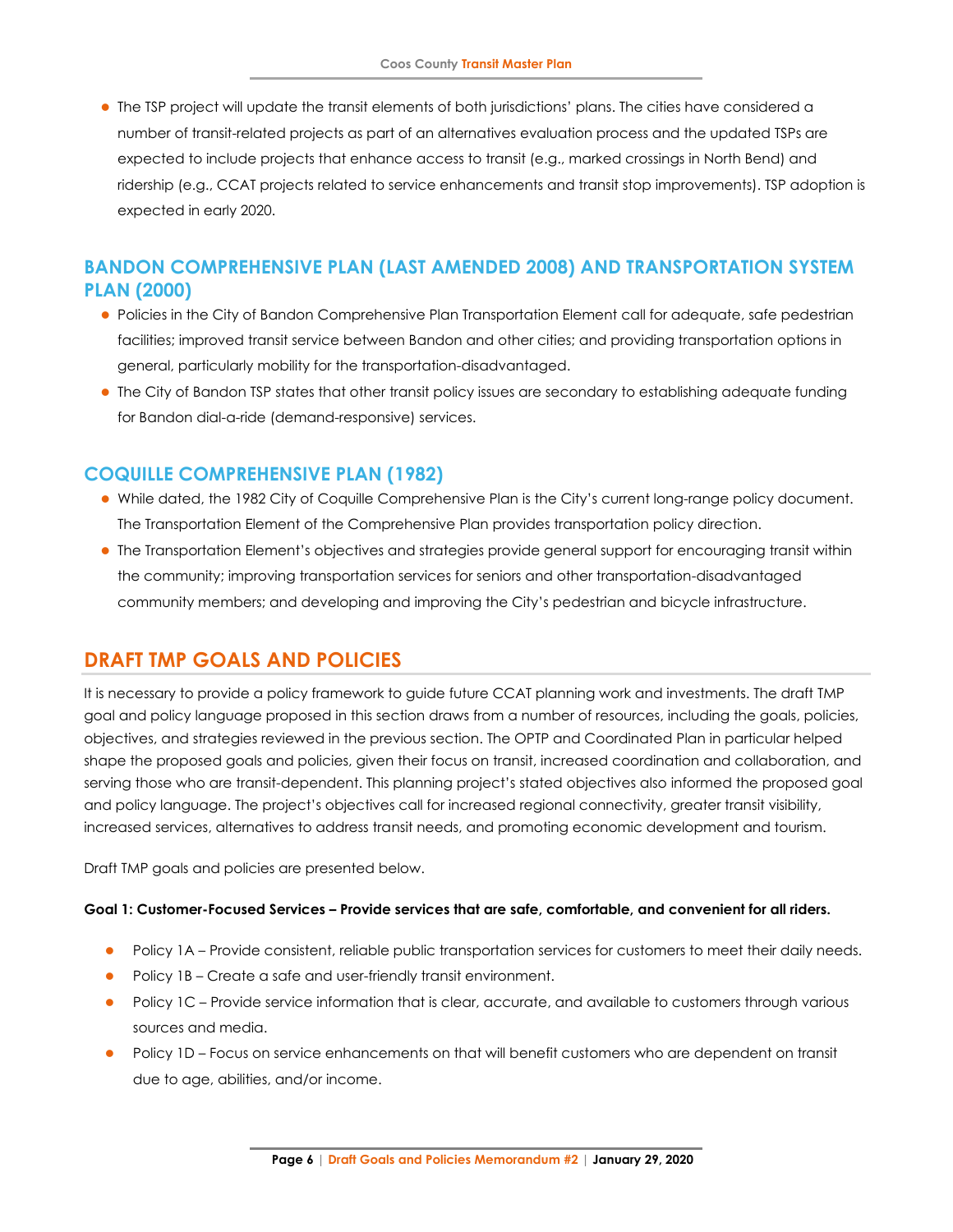- Policy 1E Communicate with health and human service providers and transit-dependent customers to better understand and meet these riders' needs.
- Policy 1F Continue to improve ADA accessibility through new and improved ways of sharing transit information and improvements to stops and vehicles.

## **Goal 2: Accessibility and Connectivity – Improve access and connections within and between communities in the CCAT service area.**

- Policy 2A Emphasize maintaining and improving existing services before expanding services.
- Policy 2B Ensure and increase access to employment, education, and health services.
- Policy 2C Support improvement of pedestrian and bicycle connections to transit routes and stops.
- Policy 2D Support safe roadway crossings of Highway 101 and major arterials in the service area.
- ⚫ Policy 2E Explore potential park-and-ride and "mobility hub" sites, where multiple modes connect.
- Policy 2F Promote economic development and tourism through existing transit services and new transit services as resources are available.

#### **Goal 3: Coordination – Collaborate with public and private partners to maximize services.**

- ⚫ Policy 3A Strengthen coordination with other transportation services and technologies.
- Policy 3B Coordinate with partners to establish a range of transit services, including employer vanpools, medical service transportation, cab and rideshare companies, and volunteer driver programs.
- Policy 3C Work with health and human service providers to coordinate transportation services that are appropriate for the customer's needs.
- Policy 3D Foster new and innovative partnerships to share and leverage resources, create awareness of CCAT services, and enhance CCAT services.
- Policy 3E Strengthen coordination with land use planning and development to support the planned transit system and increase customer access to transit.
- Policy 3F Seek opportunities to coordinate emergency response and recovery following natural disasters and other emergencies.

#### **Goal 4: Health and Sustainability – Foster public, environmental, and fiscal health through transit investments.**

- Policy 4A Establish stable funding sources for CCAT services and invest strategically in maintenance, planning, service, and capital improvements.
- ⚫ Policy 4B Reduce reliance on single-occupancy vehicles and help reduce pollution by maintaining and enhancing CCAT services.
- Policy 4C Improve the community's health by providing active transportation options and access to health-supporting destinations, such as groceries, parks, community spaces, health care, and social services.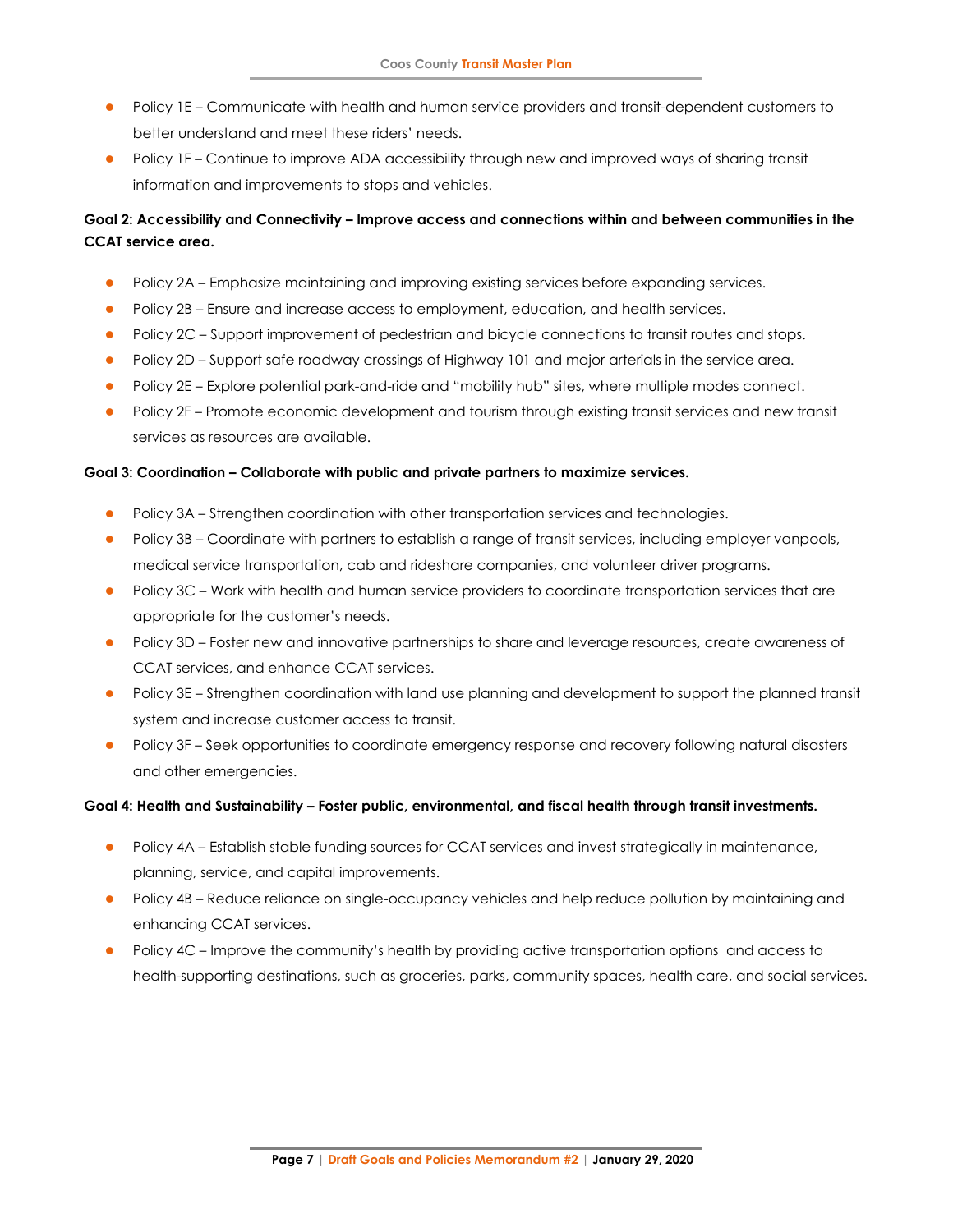# <span id="page-7-0"></span>**NEXT STEPS**

Draft benchmarks and performance measures will be developed in Memorandum #3 in order to track progress toward the draft goals and policies presented in this memorandum. Then the Project Management Team and Advisory Committee will review the draft goals and policies in this memorandum as well as Draft Memorandum #3 at upcoming meetings, after which the draft goals and policies in this memorandum and the performance measures in Memorandum #3 will be revised. The revised goals and policies will carry forward into implementation work (model policy and development code language in the Draft TMP), which will be conducted in the late phases of this planning project.

# <span id="page-7-1"></span>**APPENDICES**

- A. State Plans and Policies
- B. Local Plans and Policies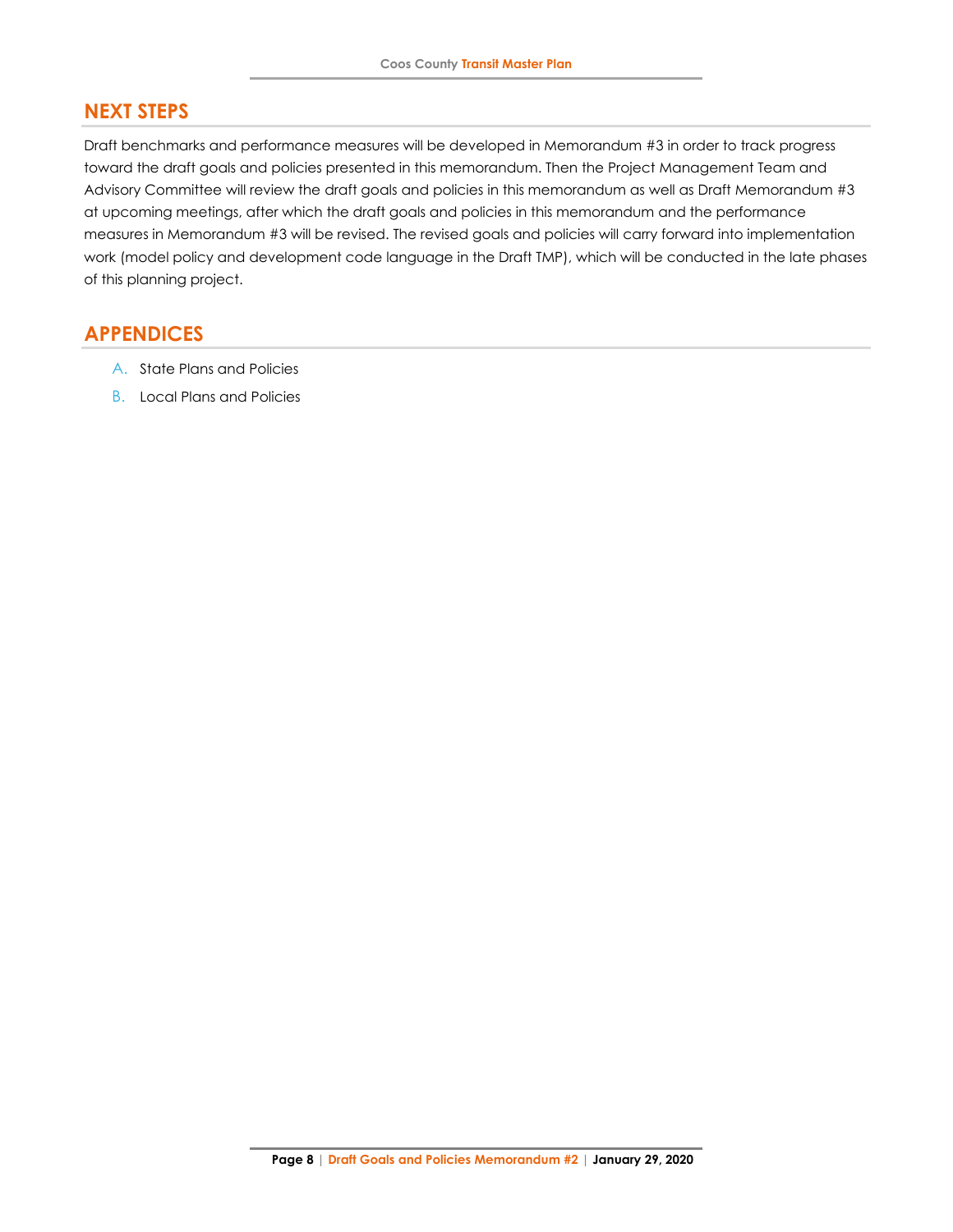# **APPENDIX A: STATE PLANS AND POLICIES**

### **OREGON HIGHWAY PLAN (1999, LAST AMENDED 2018)**

- ⚫ *Policy 4B: Alternative Passenger Modes. It is the policy of the State of Oregon to advance and support alternative passenger transportation systems where travel demand, land use, and other factors indicate the potential for successful and effective development of alternative passenger modes* 
	- − *Action 4B.1 Promote alternative passenger transportation services in commute highway corridors to help maintain or meet established performance standards.*
	- − *Action 4B.2 Promote alternative passenger transportation services located off the highway system that help to preserve the performance and function of the state highway system.*
	- − *Action 4B.3 Encourage the development of alternative passenger services and systems as part of broader corridor strategies, and coordinate them with necessary supportive local actions. Such actions include developing applicable land use regulations, appropriate types of passenger services, adequate collectordistributor roadway systems, and other local transportation system elements.*
	- − *Action 4B.4 Encourage the use of alternative passenger modes to reduce local trips on the state highway system where limited highway facilities accommodate large numbers of both intercity and local trips.*
	- − *Action 4B.5 Support the further development of alternative intercity passenger services in congested transportation corridors through additional peak hour service, use of excess freight rail system capacity, and the provision of support facilities and services which help connect passengers to their destinations (e.g., intercity passenger rail, air, and/or shuttle or charter bus operations coordinated with parking areas).*
	- − *Action 4B.6 In recreational corridors, promote shuttles and/or charter passenger transportation services, coordinated with off-site parking areas, to lessen congestion during peak periods for travel to significant tourist/visitor destination areas.*
- ⚫ *Policy 4D: Transportation Demand Management. It is the policy of the State of Oregon to support the efficient use of the state transportation system through investment in transportation demand management strategies.*
- − *Action 4D.1 Establish and support demand management strategies that reduce peak period single occupant vehicle travel, move traffic demand out of the peak period, and/or improve the flow of traffic on the state highway system.*
- − *Action 4D.2 Investigate further the effectiveness, feasibility, and impacts of tolling and congestion-based pricing on congested highway corridors as a means of reducing peak period congestion and delaying or eliminating the need for highway capacity expansion.*
- ⚫ *Policy 4E: Park-and-Ride Facilities. It is the policy of the State of Oregon to encourage the efficient use of the existing transportation system and to seek cost-effective expansion of the highway system's passenger capacity through development and use of park-and-ride facilities.*
- − *Action 4E.1 In coordination with local jurisdictions and based on an analysis of need and potential use, provide park-and-ride facilities at appropriate urban and rural locations adjacent to or within the highway right-of-way.*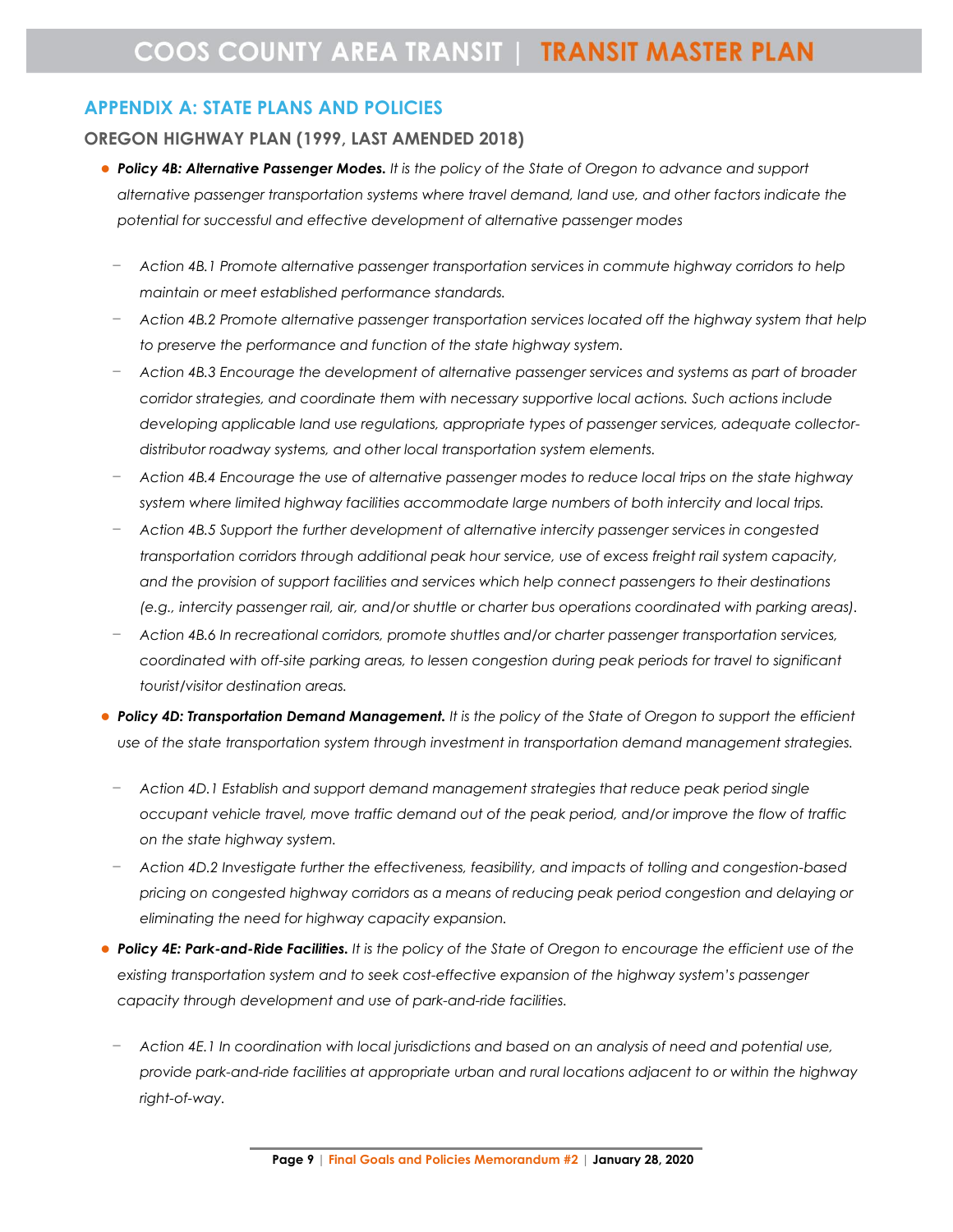- − *Action 4E.2 Acquire right-of-way for park-and-ride facilities during construction or expansion projects as appropriate. Consider acquisition and use of adjacent right-of-way for park-and-ride facilities at highway interchanges, consistent with ODOT access management policies and standards.*
- − *Action 4E.3 Establish partnerships with other jurisdictions and the private sector to site park-and-ride facilities.*
- − *Action 4E.4 Convert informal parking areas within highway rights-of-way to formal park-and-ride facilities where appropriate.*
- − *Action 4E.5 Use ODOT surplus property for park-and-ride facilities where appropriate.*
- − *Action 4E.6 Provide park-and-ride facilities located in urban areas that are safely accessible by pedestrians, bicyclists and transit users whenever feasible. Include secure bicycle parking in urban park-and-ride designs.*

## **OREGON PUBLIC TRANSPORTATION PLAN (2018)**

### *Goal 1: Mobility – Public Transportation User Experience*

*People of all ages, abilities, and income levels move reliably and conveniently between destinations using an affordable, well-coordinated public transportation system. People in Oregon routinely use public transportation to meet their daily needs.* 

- *Policy 1.1: Provide consistent and reliable public transportation services that people can count on to meet their travel needs.*
- ⚫ *Policy 1.2: Provide customers access to clear, accurate information about public transportation services through multiple sources and media.*
- ⚫ *Policy 1.3: Enact fare policies that reflect the needs of the community served; ensure that public transportation fares are understandable and easy to pay.*
- ⚫ *Policy 1.4: Coordinate and enhance mobility management services and strategies to better coordinate services to enable riders and potential riders to use public transportation.*
- ⚫ *Policy 1.5: Advance efficient mobility and reduce traffic congestion by enabling and promoting reliable, efficient service on corridors identified as public transportation priority corridors.*
- ⚫ *Policy 1.6: Work proactively with state and local planning bodies to support local and regional public transportation plans and goals throughout the state.*

### *Goal 2: Accessibility and Connectivity – Getting from Here to There*

*Riders experience user-friendly and convenient public transportation connections to and between services and travel modes in urban, suburban, rural, regional, and interstate areas.* 

- ⚫ *Policy 2.1: Enhance existing and identify new public transportation connections and services.*
- ⚫ *Policy 2.2: Improve access to and ease of use for public transportation by connecting routes and services, including linking stops and stations to bicycle and pedestrian facilities.*
- ⚫ *Policy 2.3: Provide coordinated, seamless regional and intercity bus and rail public transportation services to enable trips for commuting and recreation, and assist rural residents to access services in larger communities.*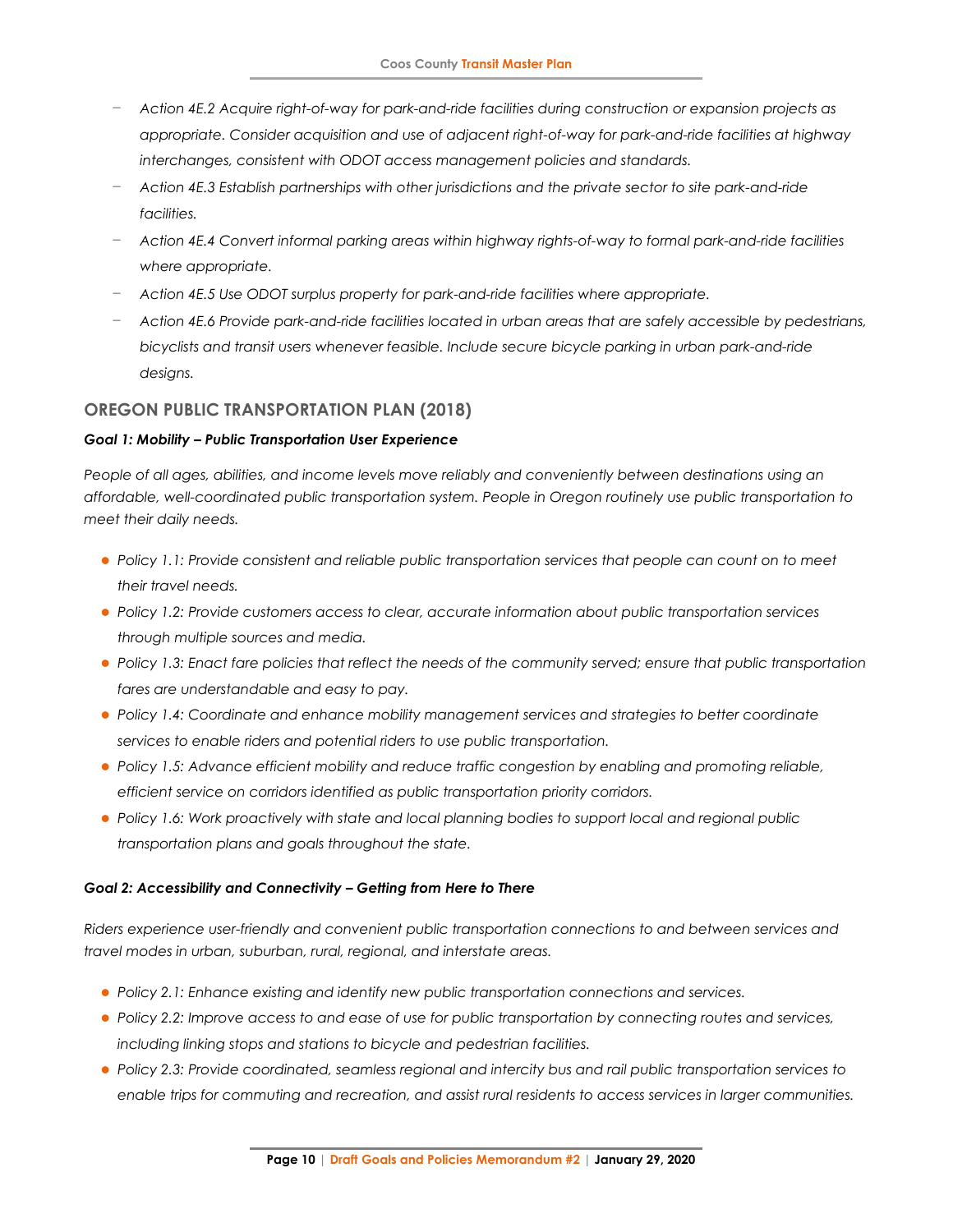⚫ *Policy 2.4: Encourage employers, educational institutions, and others to provide opportunities for employees' and clients' use of public transportation, carpool, vanpool, shuttles, and other shared rides.* 

#### *Goal 3: Community Livability and Economic Vitality*

*Public transportation promotes community livability and economic vitality by efficiently and effectively moving people of all ages to and from homes, jobs, businesses, schools and colleges, and other destinations in urban, suburban, and rural areas.* 

- ⚫ *Policy 3.1: Enhance access to education and employment via public transportation.*
- ⚫ *Policy 3.2: Promote and support use of public transportation for tourism and special events in Oregon.*
- ⚫ *Policy 3.3: Promote the use of public transportation to foster greater community livability.*

#### *Goal 4: Equity*

*Public transportation provides affordable, safe, efficient, and equitable transportation to jobs, services, and key destinations, improving quality of life for all Oregonians.* 

- ⚫ *Policy 4.1: Engage populations recognized as transportation disadvantaged in public transportation service decision making.*
- ⚫ *Policy 4.2: Understand and communicate how disparities, barriers, and needs affect the ability of people to access and use public transportation, especially those who are transportation disadvantaged.*
- ⚫ *Policy 4.3: Identify disparities, barriers, and needs that impact people's ability to access and use public transportation.*
- ⚫ *Policy 4.4: Address the disparities, barriers, and needs that impact people's ability to access and use public transportation.*
- ⚫ *Policy 4.5: Integrate equity criteria into funding decisions.*

#### *Goal 5: Health*

*Public transportation fosters improved health of Oregonians by promoting clean air, enhancing connections between people, enabling access to services such as health care and goods such as groceries, and by giving people opportunities to integrate physical activity into everyday life through walking and bicycling to and from public transportation.* 

- ⚫ *Policy 5.1: Provide access to healthy lifestyle options by supporting the ability of people to reach goods and services such as groceries, recreation, parks and natural areas, health care, and social opportunities via public transportation.*
- ⚫ *Policy 5.2: Integrate health considerations into public transportation planning and decision making at the local, regional, and state level.*
- ⚫ *Policy 5.3: Connect public transportation riders to health and social services.*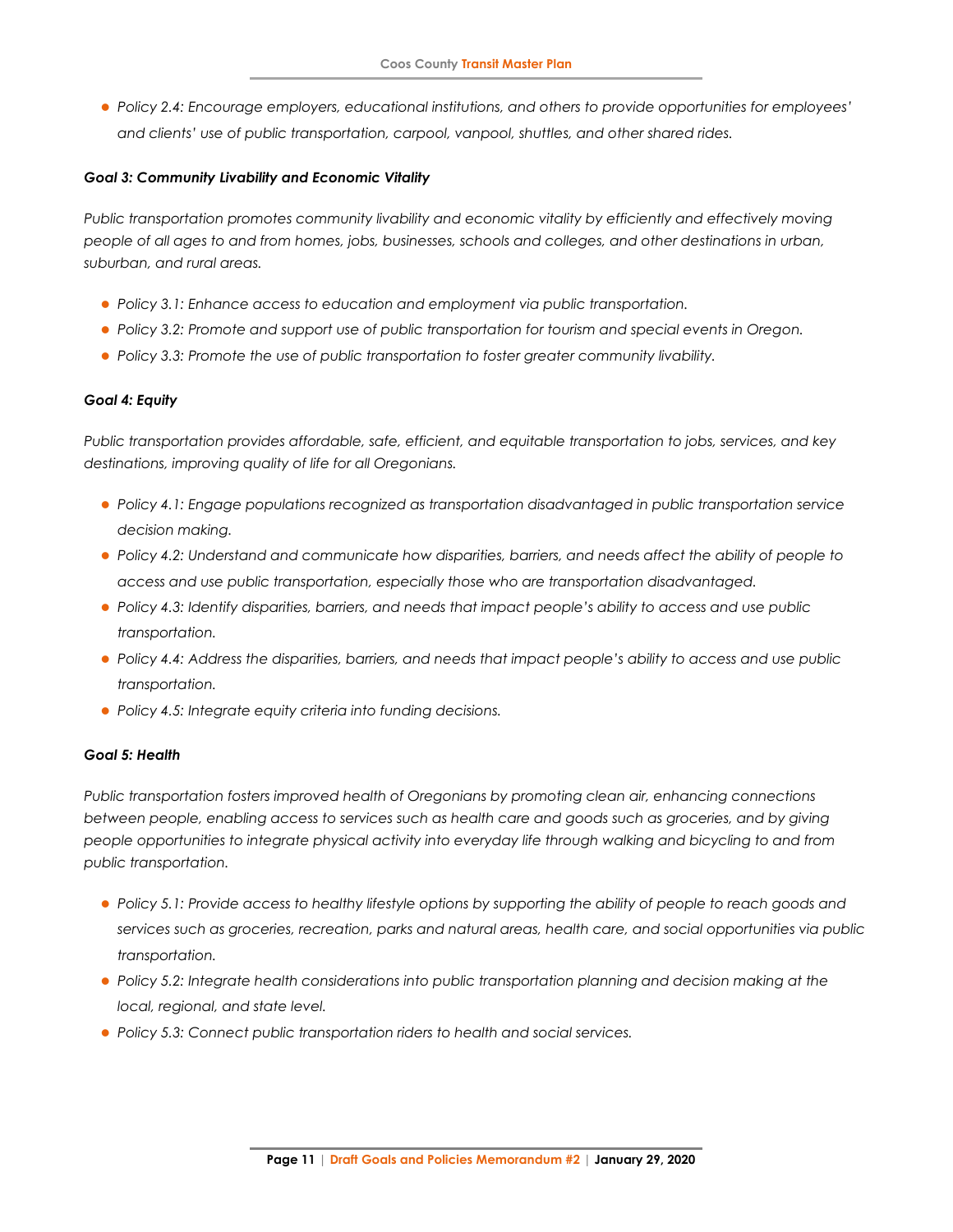#### *Goal 6: Safety and Security*

*Public transportation trips are safe; riders feel safe and secure during their travel. Public transportation contributes to the resilience of Oregon communities.* 

- ⚫ *Policy 6.1: Plan for, design, and locate transit stops and stations to support safe and user-friendly facilities, including providing safe street crossings.*
- ⚫ *Policy 6.2: Provide for passenger and operator security on public transportation vehicles and at stops and stations through investments in facility design, amenities, appropriate security systems and personnel, and coordination with law enforcement staff.*
- ⚫ *Policy 6.3: Enhance the safety of public transportation through personnel training and education programs.*
- ⚫ *Policy 6.4: Promote public transportation as a safe travel option through public outreach campaigns and rider education programs.*
- ⚫ *Policy 6.5: Incorporate innovations, such as new technologies and strategies, to increase public transportation safety and security.*
- ⚫ *Policy 6.6: Integrate public transportation agencies and personnel into emergency response and recovery planning and training activities to support resilience during and after natural disasters and other emergencies.*

#### *Goal 7: Environmental Sustainability*

*Public transportation contributes to a healthy environment and climate by moving more people with efficient, lowemission vehicles, reducing greenhouse gases and other pollutants.* 

- ⚫ *Policy 7.1: Support public transportation investments as a key approach to reducing greenhouse gas (GHG) emissions, as emphasized in state policy.*
- ⚫ *Policy 7.2: Transition to low- or zero-emission vehicle technologies, including all electric, hybrid, biofuels, compressed natural gas, and other fuel and propulsion technologies.*
- *Policy 7.3: Identify and implement sustainable transit system operations policies and practices*

#### *Goal 8: Land Use*

*Public transportation is a tool that supports Oregon's state and local land use goals and policies. Agencies collaborate to ensure public transportation helps shape great Oregon communities providing efficient and effective travel options in urban, suburban, and rural areas.* 

- ⚫ *Policy 8.1: Increase the use of public transportation by fully integrating public transportation with other community plans including transportation, land use, and economic development plans.*
- ⚫ *Policy 8.2: Elevate public transportation in developer, employer, community service provider, and public agency decision making, such as siting and development decisions. Recognize the impact land use has on people's ability to use public transportation and other transportation options.*
- ⚫ *Policy 8.3: Foster the development of housing near public transportation routes and services.*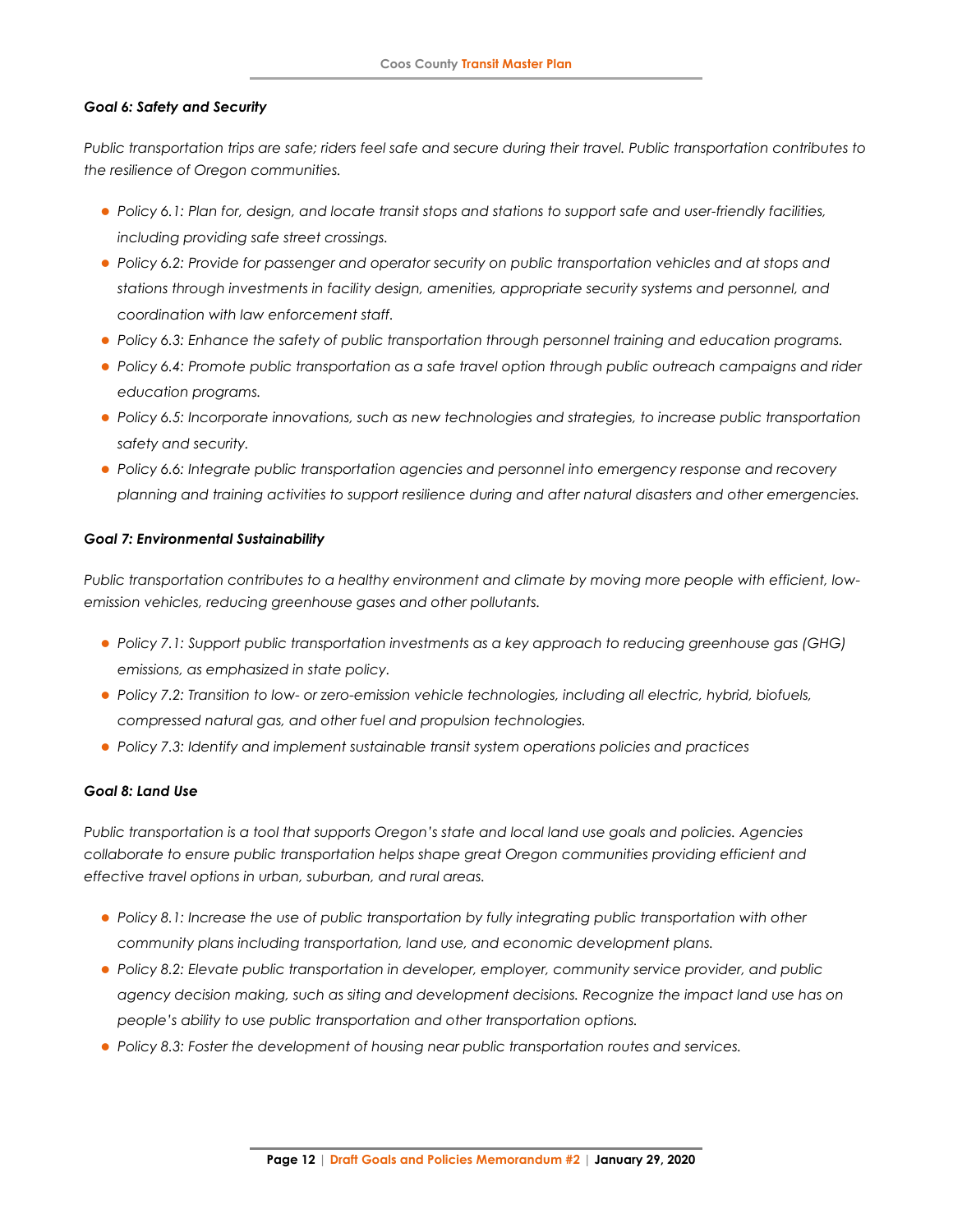#### *Goal 9: Funding and Strategic Investment*

*Strategic investment in public transportation supports the overall transportation system, the economy, and Oregonians' quality of life. Sustainable and reliable funding enables public transportation services and infrastructure to meet public needs.* 

- ⚫ Policy 9.1: Invest strategically in maintenance, planning, transit service, and capital improvements to preserve and enhance public transportation.
- ⚫ Policy 9.2: Foster creative investments and partnerships among public agencies and private organizations to improve the efficiency and effectiveness of public transportation services.
- ⚫ Policy 9.3: Pursue stable and consistent funding for public transportation operations and capital investments that maintain services and address identified needs.

### *Goal 10: Communication, Collaboration, and Coordination*

*Public and private transportation providers and all levels of government within the state and across state boundaries work collaboratively and foster partnerships that make public transportation seamless regardless of jurisdiction.* 

- Policy 10.1: Coordinate communication and marketing to promote knowledge and understanding of *available public transportation services.*
- ⚫ *Policy 10.2: Collaborate and share costs for resources, supplies, and services that can be used by multiple agencies.*
- ⚫ *Policy 10.3: Identify and advance opportunities to share data resources and collection methods.*
- ⚫ *Policy 10.4: Collaborate with various agencies, jurisdictions, and transportation providers in support of effective public transportation that is reliable and easy to use and helps meet state, regional, and community goals.*
- ⚫ *Policy 10.5: Collaborate among agencies, jurisdictions, and providers to ensure the public transportation system is integrated as a component of the broader multimodal transportation system in Oregon. Provide*  leadership for public transportation activities and build upon efforts to coordinate public transportation *services, especially statewide services.*

### **OREGON BICYCLE AND PEDESTRIAN PLAN (2016)**

*Goal 1: Safety. Eliminate pedestrian and bicyclist fatalities and serious injuries, and improve the overall sense of safety of those who bike or walk.*

- ⚫ *Policy 1.1: Provide safe and well-designed streets and highways for pedestrian and bicycle users.* 
	- − *Strategy 1.1C: Increase lighting for pedestrians. Consider pedestrian-scale illumination at crosswalks, transit stops, high-volume pedestrian and bicycle areas, and other locations. Develop guidance for illumination to improve visibility of bicyclists and pedestrians.*

*Goal 2: Accessibility and Connectivity. Provide a complete bicycling and pedestrian network that reliably and easily connects to destinations and other transportation modes.*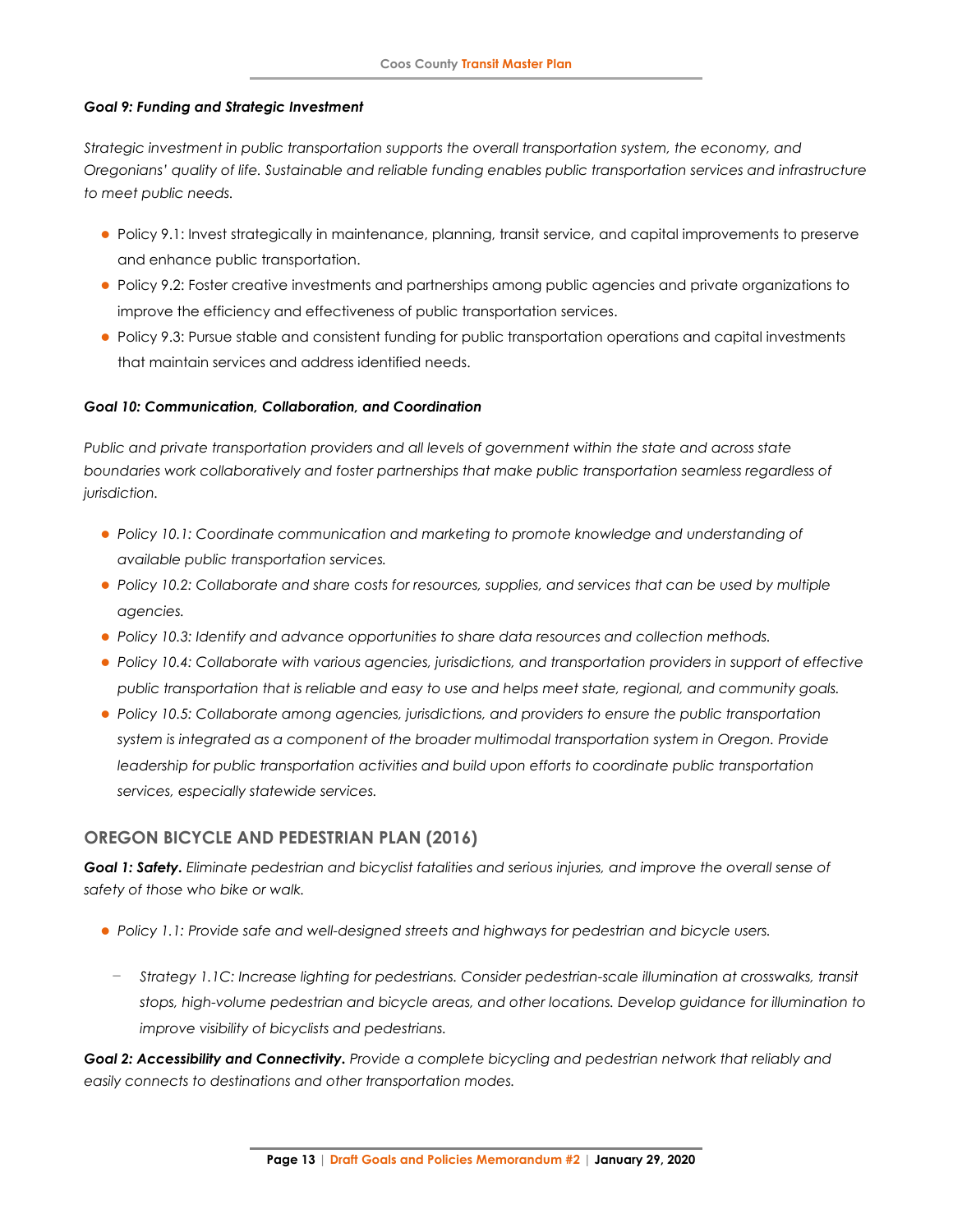- *Policy 2.4: Improve access to multimodal connections for bicyclists and pedestrians through planning, design, prioritization, and coordination.* 
	- − *Strategy 2.4A: Study opportunities for and barriers to developing successful bike share programs and establish guidelines for bike share applications in Oregon. Explore opportunities for peer to peer sharing, open bike share, or bike share at transit stations, stops, mobility hubs and other locations to facilitate lastmile connections and extend the reach of transit.*
	- − *Strategy 2.4B: When designing, extending, or improving pedestrian and bicycle networks, coordinate with transit agencies to ensure that existing and planned transit service is considered in facility design and identify opportunities to remove physical barriers in access to transit.*
	- − *Strategy 2.4C: Build and maintain partnerships with transit agencies to facilitate network connections with travelers walking or biking and to support first and last mile connections to transit. Focus on: ensuring transit stops are accessible for pedestrians, and bicycles, including accommodation for mobility devices and the visually impaired; supporting connections to transportation disadvantaged and high-use pedestrian and*  bicycle areas; and understanding the demand for bikes and mobility devices on buses and trains; as well *as the need for bicycle parking at transit stops.*

*Goal 8: Strategic Investment. Recognize Oregon's strategic investments in walking and biking as crucial components of the transportation system that provide essential options for travel, and can help reduce system costs, and achieve other important benefits.*

- ⚫ *Policy 8.2: Invest strategically in the overall pedestrian and bicycle system (state and local) by preserving existing infrastructure, addressing high need locations, and supporting programmatic investments.* 
	- − *Strategy 8.2A: Use the following priorities for planning, identifying, and investing in pedestrian and bicycle projects. The prioritization categories should be applied flexibly so that a jurisdiction, region, or ODOT may elevate a project in a lower priority category as one of its top priorities. Recognize that projects identified and funding allocated should be distributed among these categories in "high need locations" (i.e. transportation disadvantaged areas and surrounding schools, shopping, employment centers, medical services, connections to transit, and downtowns) first.*
- ⚫ *Policy 8.4: Be opportunistic in leveraging funding for pedestrian and bicycle investments improvements through various funding mechanisms or project coordination.* 
	- − *Strategy 8.4C: Identify opportunities and leverage funds with health, transit, and tourism agencies for pedestrian and bicycle projects.*

### **OREGON TRANSPORTATION OPTIONS PLAN (2015)**

*GOAL 1/SAFETY: To provide a safe transportation system through investments in education and training for roadway designers, operators, and users of all modes.*

⚫ *Policy 1.1 Improve safety for all facility users to make each modal option more safe and attractive to prospective users.*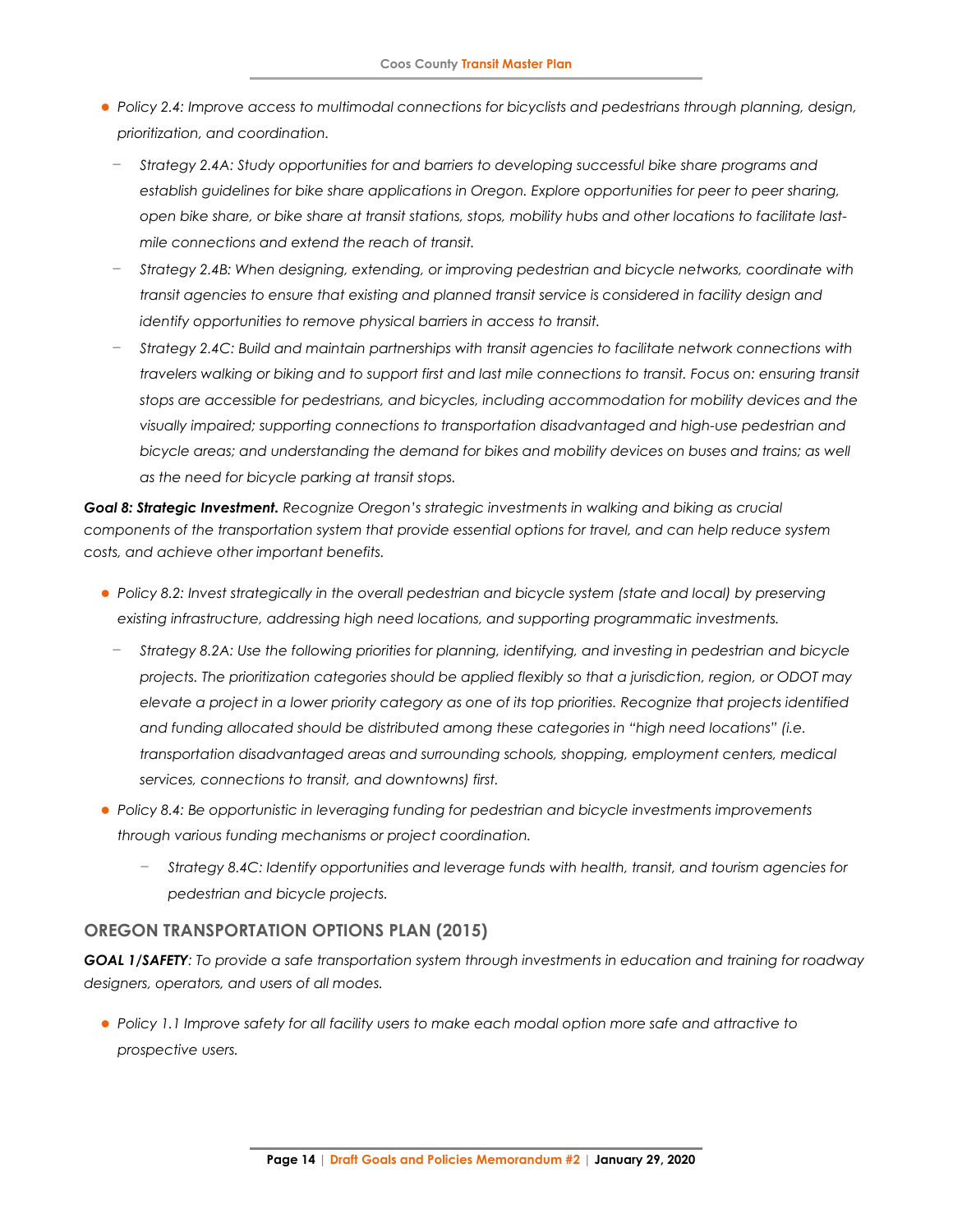− *Strategy 1.e Adopt "safety in numbers" as a core principle for transportation system planning, design and operations. "Safety in numbers" refers to the overall safety benefits of more people traveling together on foot, bicycle, and on transit.*

*GOAL 2/FUNDING: To establish an optimized transportation system with funding for transportation options equally considered with other programs at the state, regional, and local levels, with strategic partnerships that support jurisdictional collaboration, and with public and private sector transportation investment.*

- ⚫ *Policy 2.1 Work to secure reliable funding to support transportation options program staff. This staff is critical to raising awareness of modal choices, providing education services, working with employers, and helping to expand travel options within various geographies of Oregon.*
- ⚫ *Policy 2.2 Communicate the value of transportation options programs, services, and strategies so that these types of investments are considered on par with other types of transportation infrastructure and service investments.*
	- − *Strategy 2.j Create a funding mechanism to support vanpooling throughout the state either by offering*  subsidies to vanpool providers or directly to riders. Explore using money generated via National Transit *Database vanpool reported miles to support vanpooling programs.*

*GOAL 3/ACCESSIBILITY: Expand the availability, information, and ease of use of transportation options; improving access to employment, daily needs, services, education, and travel to social and recreational opportunities.*

- ⚫ *Policy 3.1 Provide access to multiple modes and transportation options so that people may choose to walk, bicycle, take transit, and share rides for a broad range of trips, including trips to work, school, access goods and services, recreation and tourist destinations, and special events.*
	- − *Strategy 3.b Develop guidance for transportation options programs suitable for all regions and communities of various sizes. For example, all communities with transit or rideshare services should also consider Guaranteed Ride Home programs.*

*GOAL 4/SYSTEM EFFICIENCY: To improve the mobility of people and goods and the efficiency of the transportation system by managing congestion, enhancing transportation system reliability, and optimizing transportation investment through transportation options.*

- ⚫ *Policy 4.1 Use transportation options to improve the personal mobility of Oregonians and visitors to travel to a range of destinations and access needed goods and services.* 
	- − *Strategy 4.a Promote, encourage, and incentivize biking, walking, and taking transit, and carpool/vanpool (rideshare) program participation to help spread demand across modes and to more efficiently utilize existing modal capacity.*
	- − *Strategy 4.h Develop guidance and support mechanisms for informal "pop-up" park-and-ride locations where existing regional and/or local transit routes already stop (e.g. shopping centers), carpooling occurs, or where potential carpool locations could be along highly traveled corridors.*
	- − *Strategy 4.i Transition informal "pop-up" park-and-rides that are well used to permanent facilities when the following minimum conditions are in place:*

*Appropriate Location: There is not another existing park-and-ride lot close by that could serve the need, and the location is the most accessible and safe of potential other locations in the area.*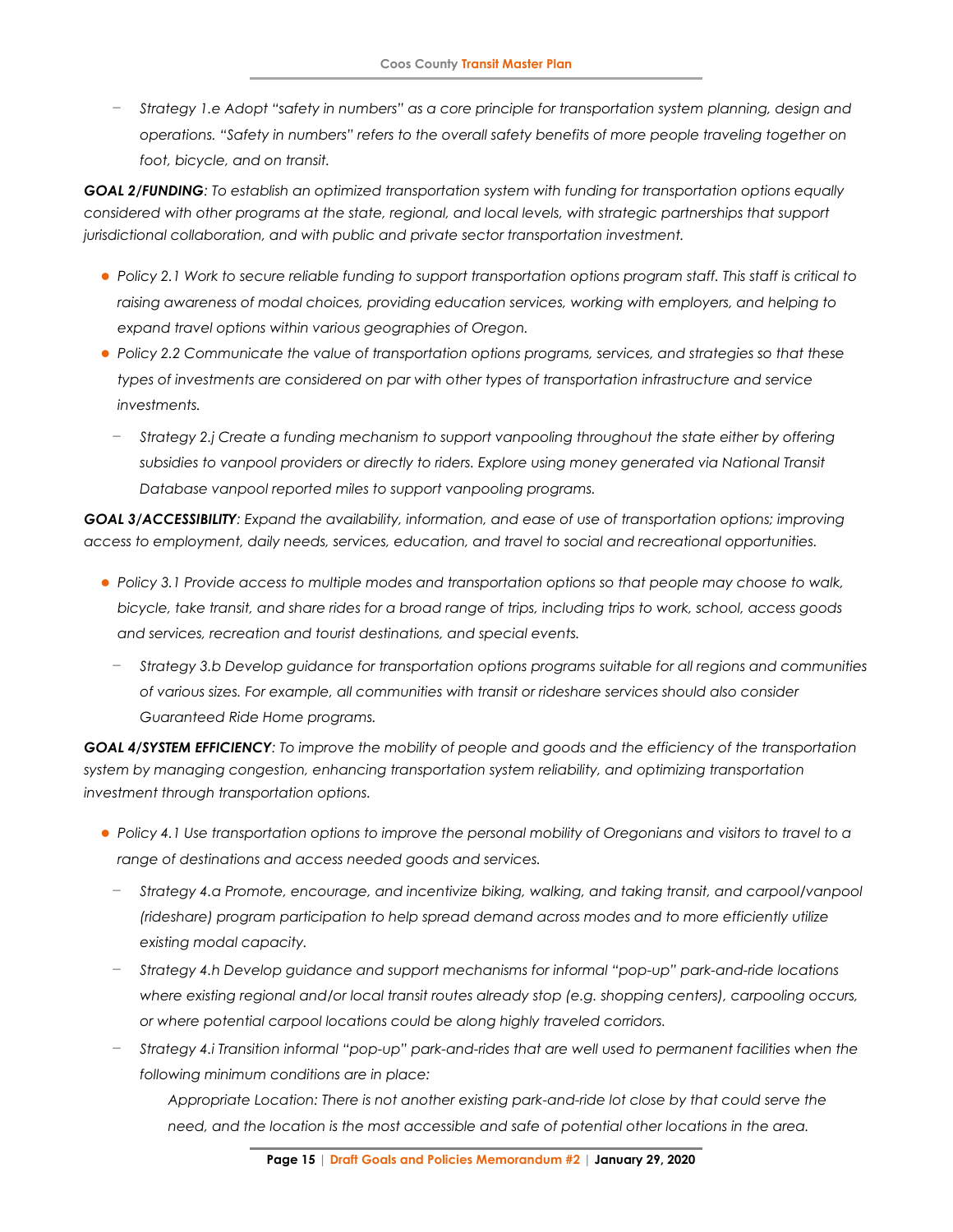*Adequate Demand: The lot is used by 15 or more cars per week.* 

Safe and Usable: Location is safe and usable or can be made so with a reasonable amount of *mitigation (e.g. driveway access, illumination, grading, drainage, etc.).* 

*ADA Accessible: The topography and other features of the park-and-ride location meet ADA requirements with a reasonable amount of mitigation.* 

*Cost Efficient: The state, local jurisdiction, or private provider, whose property is being utilized as a parkand-ride location, has determined that they can afford to operate and maintain the facility; and approves formal designation.* 

- − *Strategy 4.j Prioritize maintenance of high-demand park-and-ride locations during inclement weather, including sanding, de-icing, snow removal, and flood prevention.*
- − *Strategy 4.k Foster the identification and development of mobility hubs through financial, policy, or technological support or coordination, with an initial focus on locations with an existing user base such as park-and-ride lots, transit stops or stations, universities, or institutional campuses.*
- − *Strategy 4.v Work with employers to develop transportation options programs such as: rideshare programs, alternative work schedules, telecommuting options (video conferencing, virtual meeting technologies, and other communication technologies to decrease business travel demand), commuter incentives (e.g., transit passes), etc.*

*GOAL 5/ECONOMY: To enhance economic vitality by supporting job creation and retention, decreasing household spending on transportation, supporting vibrant local businesses, and helping goods move reliably.*

- ⚫ *Policy 5.2 Invest in transportation options as a system efficiency and management tool to reduce the need for costly capital infrastructure investments. Focus and scale investments to meet local needs and circumstances. When investing in transportation options programs, consider accompanying supportive policies, such as bicycle, pedestrian and transit infrastructure investment, and coordinated land use and local funding commitment.*
	- − *Strategy 5.b Establish performance metrics and gather data on outcomes associated with the use of transportation options that are scalable and context-sensitive to community size and scope. Publicize the return on investment in terms of transportation cost savings for individuals, tax-payer savings on infrastructure costs, healthcare savings in air quality and exercise associated with transit, walking and bicycling, and cost savings associated with reduced congestion, among other benefits.*

*GOAL 6/HEALTH & ENVIRONMENT: To support healthier natural and built environments by developing and promoting transportation options that reduce the environmental impacts of motorized travel and allow more people to incorporate physical activity in their daily lives.*

- ⚫ *Policy 6.1 Emphasize the role of transportation options in enhancing human and environmental health.*
- ⚫ *Policy 6.2 Broaden and strengthen partnerships between transportation options providers, health insurance providers, and social service and community health organizations.*
- ⚫ *Policy 6.4 Use transportation options to support access to health services.*
- ⚫ *Policy 6.5 Use transportation options to support community resiliency and health and safety goals associated with disaster planning and response.*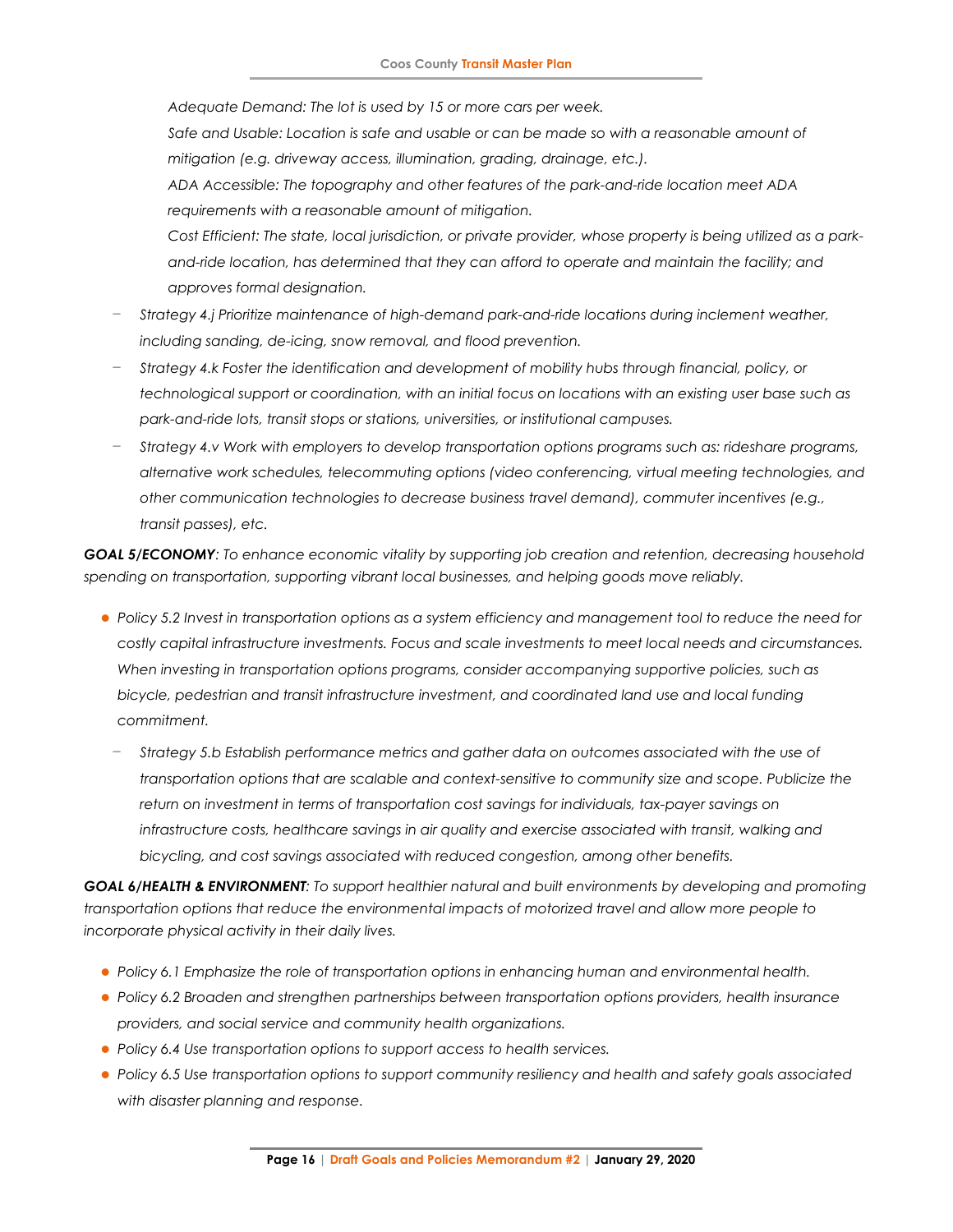*GOAL 7/LAND USE & TRANSPORTATION: To ensure land use planners, developers, and decision makers have transportation options tools and strategies to implement livable development patterns by supporting the availability, access, and co-location of transportation options.*

- ⚫ *Policy 7.1 Recognize the impact land use has on the ability to utilize transportation options by supporting State planning goals, planning tools, and a comprehensive consideration of impacts.*
	- − *Strategy 7.a Provide best practices and policy guidance to local community planners and policymakers on incorporating transportation options into development review. Provide guidance to determine potential alternative trip generation rates when approving project permit applications for non-auto oriented developments.*
	- − *Strategy 7.b Recognize that certain development types, land uses, and facility siting decisions in urban areas supported by transportation options will generate lower vehicle trip rates. Consider the use of these trip rates when assessing system performance and documenting Transportation Planning Rule requirements.*
	- − *Strategy 7.c Pair mixed-use development with expansion of transit, walking, and bicycle networks to facilitate availability of transportation options.*
	- − *Strategy 7.d Support the development of complete "20-minute" neighborhoods (neighborhoods that contain jobs, housing, and services that are accessible by bicycle, walking, or transit within a 20-minute walk, bike ride, or transit ride).*
	- − *Strategy 7.p Work with developers and local jurisdictions to integrate, incent, or require transportation options as part of the development review process. Reference the Oregon Transportation Growth Management "Transportation Demand Management Plans for Development" guide.*

*GOAL 8/COORDINATION: To work collaboratively with public and private partners to integrate transportation options into local, regional, and state planning processes, operations and management, and investment decisions.*

- ⚫ *Policy 8.3 Encourage communication and partnerships between current transportation options providers, local jurisdictions, active transportation programs, transit providers, health organizations, employers, developers, equity groups, and other community agencies to support and grow staff capacity and program resources and match those in need of transportation with information or a provider.*
	- − *Strategy 8.i Encourage private and public development of transit and shuttle access or bicycle and pedestrian infrastructure that links to travel destinations.*

*GOAL 9/EQUITY: To support the diverse transportation needs of people of all ages, abilities, income levels, and ethnicities throughout Oregon.*

- ⚫ *Policy 9.2 Provide transportation options to serve the needs of Oregon residents, including but not limited to, mobility-limited individuals, low-income households, communities of color, seniors, youth, persons with disabilities, and those with Limited English Proficiency and other vulnerable populations.*
- ⚫ *Policy 9.3 Gather and assess travel needs by directly engaging with communities in need. Based on identified needs, provide transportation options information through many forms of communication and media.*
- ⚫ *Policy 9.4 Expand communication networks for transportation options providers via partnerships with existing organizations and agencies to reach residents and visitors where they live, work, play, and travel.*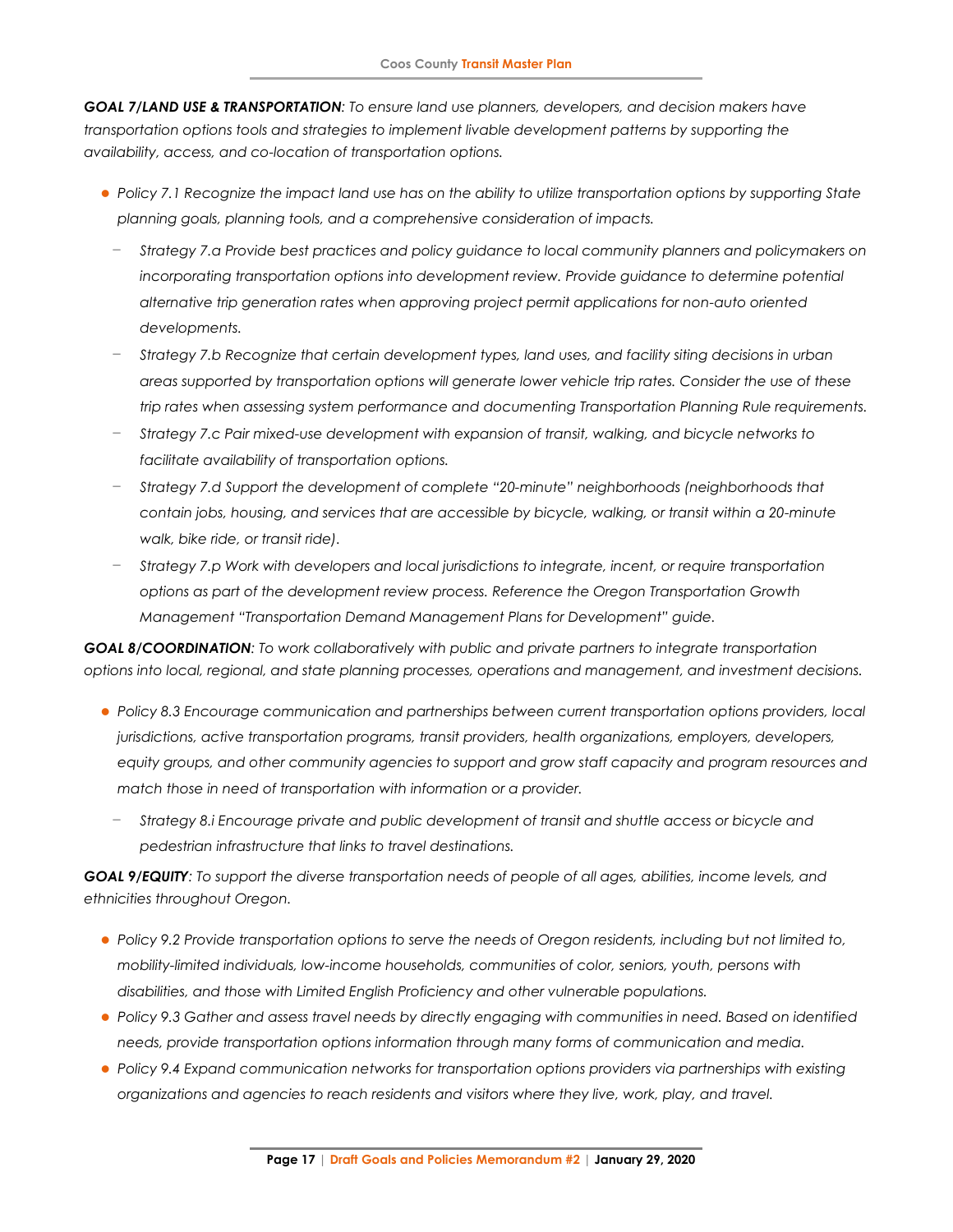⚫ *Policy 9.5 Coordinate between transportation options providers and human service providers to improve efficiency and expand access. Utilize annual agency plans where data has been collected to inform needs assessments throughout the state.*

*GOAL 10/KNOWLEDGE & INFORMATION: To provide Oregonians and visitors with easily accessible information about the full range of transportation options available to them, to improve the customer experience through increased human capital, and to help customers match options with individual travel needs.*

- ⚫ *Policy 10.3 Increase access to transportation options information across the state.*
- ⚫ *Policy 10.5 Support policies and information platforms to share travel data with the public. Support the sharing of best practices and information between government agencies, local community practitioners, non-profits, and other transportation options providers.*
	- − *Strategy 10.e Continue to publish open data on park-and-ride locations throughout the state, particularly state facilities, to enable integration with ridesharing networks.*
	- − *Strategy 10.f Encourage public-private partnerships to develop user-friendly, widely available transit tools such as scheduling software and web applications, and the integration of digital tickets.*
	- − *Strategy 10.g Enhance pre-travel and point-of-decision traveler information through cost calculators based on all modes of transportation. These could include the costs of single occupancy vehicle travel such as*  fuel, wear and tear, parking, insurance, and travel time. The cost of transit, for example, could include price *of fare and travel time.*
	- − *Strategy 10.k Recognize the changing ways that people access information by supporting emerging technologies and tools. Continue to support the creation of standardized open source transit data. Tools may include travel applications, dynamic ridesharing, point-of-decision traveler information, and/or information available at mobility hubs.*

# **OREGON TRANSPORTATION SAFETY ACTION PLAN (2016)**

*GOAL 1/SAFETY CULTURE: Transform public attitudes to recognize that all transportation system users have responsibility for other people's safety in addition to their own safety while using the transportation system. Transform organizational transportation safety culture among employees and agency partners (e.g., state agencies, MPOs, local agencies (Tribes, counties, cities), Oregon Health Authority, stakeholders, and public and private employers) to integrate safety considerations into all responsibilities.*

- ⚫ *Policy 1.1 – Communicate proactively with system users about safety culture.*
- ⚫ *Policy 1.2 – Promote safety culture within agencies, stakeholder organizations, and employers.*

*GOAL 2/INFRASTRUCTURE: Plan, design and implement safe systems; and support enforcement and emergency medical services to improve the safety and livability of communities, including health outcomes.*

- ⚫ *Policy 2.3. Plan, design, construct or improve, operate and maintain the transportation system to achieve healthy and livable communities and eliminate fatalities and serious injuries for all modes.* 
	- − *Strategy 2.3.12 – Collaborate with ODOT Rail and Public Transit Division, transit service providers and researchers to evaluate infrastructure techniques to improve safety for transit riders. Update codes and policies to support best practices.*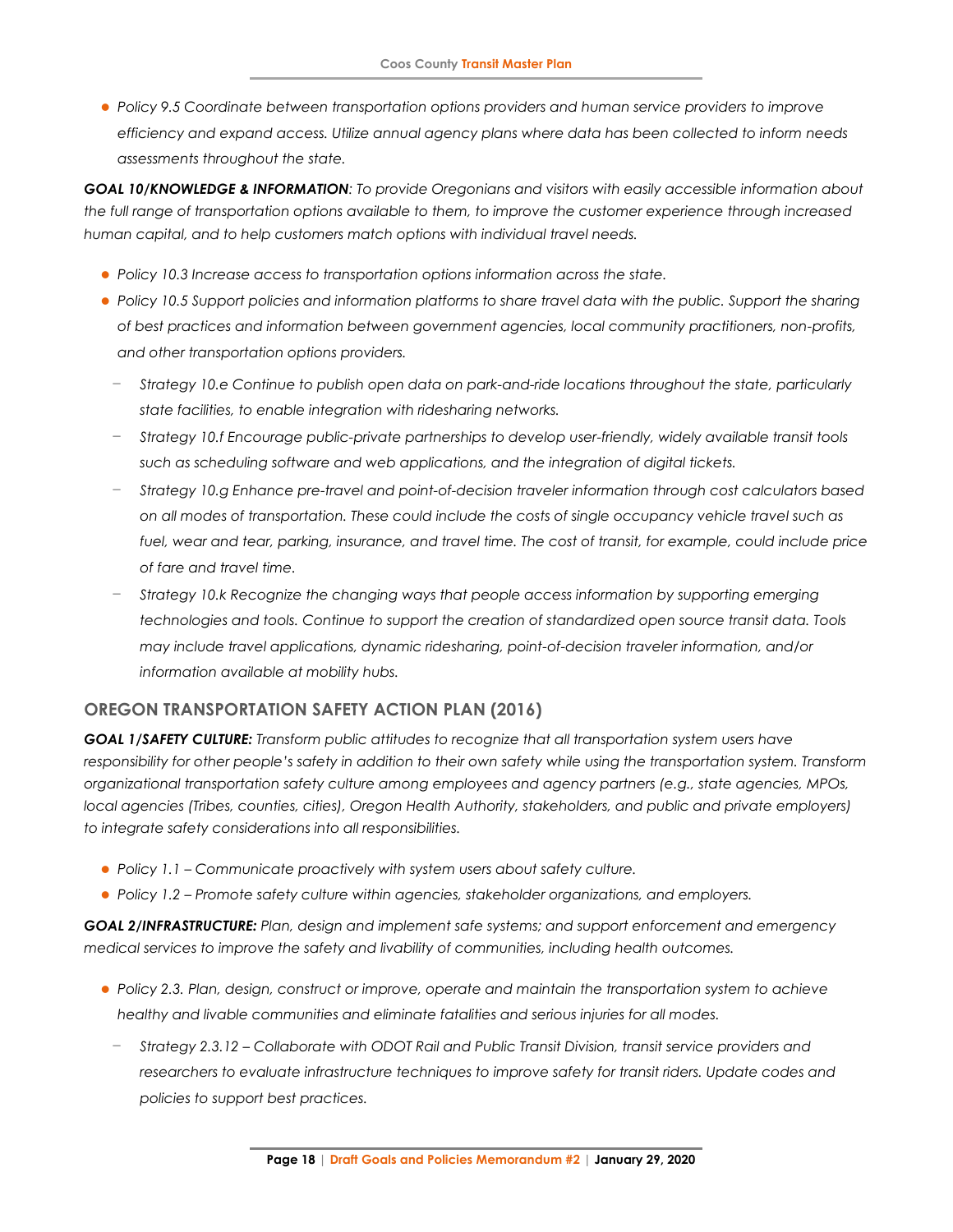*GOAL 3/HEALTHY, LIVABLE COMMUNITIES: Plan, design and implement safe systems; and support enforcement and emergency medical services to improve the safety and livability of communities, including health outcomes.*

- ⚫ *Policy 3.4. Invest in transportation system enhancements that improve safety and perceptions of security for people while traveling in Oregon.* 
	- − *Strategy 3.4.1 – Enhance perceptions of bicycling, walking, and transit safety and security by identifying and implementing appropriate facility design, lighting, and other changes to the built environment to improve personal security for pedestrians, bicyclists, and transit riders.*

*GOAL 4/TECHNOLOGY: Plan, prepare for, and implement technologies (existing and new) that improve transportation safety for all users, including pilot testing innovative technologies as appropriate.*

⚫ *Policy 4.1. Actively monitor technological advances and plan, design, maintain, and operate the system in a way that takes full advantage of opportunities to use technology to eliminate fatalities and serious injuries.*

### *ACTION EMPHASIS AREA: VULNERABLE USERS*

⚫ *Action 6.8.2: Provide safe facilities and crossings in areas where pedestrians are present or access is needed. Prioritize transit corridors, school areas, multilane streets and highways and other high risk areas and facilities.*

### **TRANSPORTATION PLANNING RULE (CITED SECTIONS LAST AMENDED 2014)**

#### *660-012-0045 Implementation of the Transportation System Plan*

(3) Local governments shall adopt land use or subdivision regulations for urban areas and rural communities as set forth below. The purposes of this section are to provide for safe and convenient pedestrian, bicycle and vehicular *circulation consistent with access management standards and the function of affected streets, to ensure that new development provides on-site streets and accessways that provide reasonably direct routes for pedestrian and* bicycle travel in areas where pedestrian and bicycle travel is likely if connections are provided, and which avoids wherever possible levels of automobile traffic which might interfere with or discourage pedestrian or bicycle travel.

### *[…]*

*(b) On-site facilities shall be provided which accommodate safe and convenient pedestrian and bicycle access from within new subdivisions, multi-family developments, planned developments, shopping centers, and commercial districts to adjacent residential areas and transit stops, and to neighborhood activity centers within one-half mile of the development. Single-family residential developments shall generally include streets and accessways. Pedestrian circulation through parking lots should generally be provided in the form of accessways.*

### *[…]*

(4) To support transit in urban areas containing a population greater than 25,000, where the area is already served by a public transit system or where a determination has been made that a public transit system is feasible, local *governments shall adopt land use and subdivision regulations as provided in (a)-(g) below:*

*(a) Transit routes and transit facilities shall be designed to support transit use through provision of bus stops, pullouts and shelters, optimum road geometrics, on-road parking restrictions and similar facilities, as appropriate;*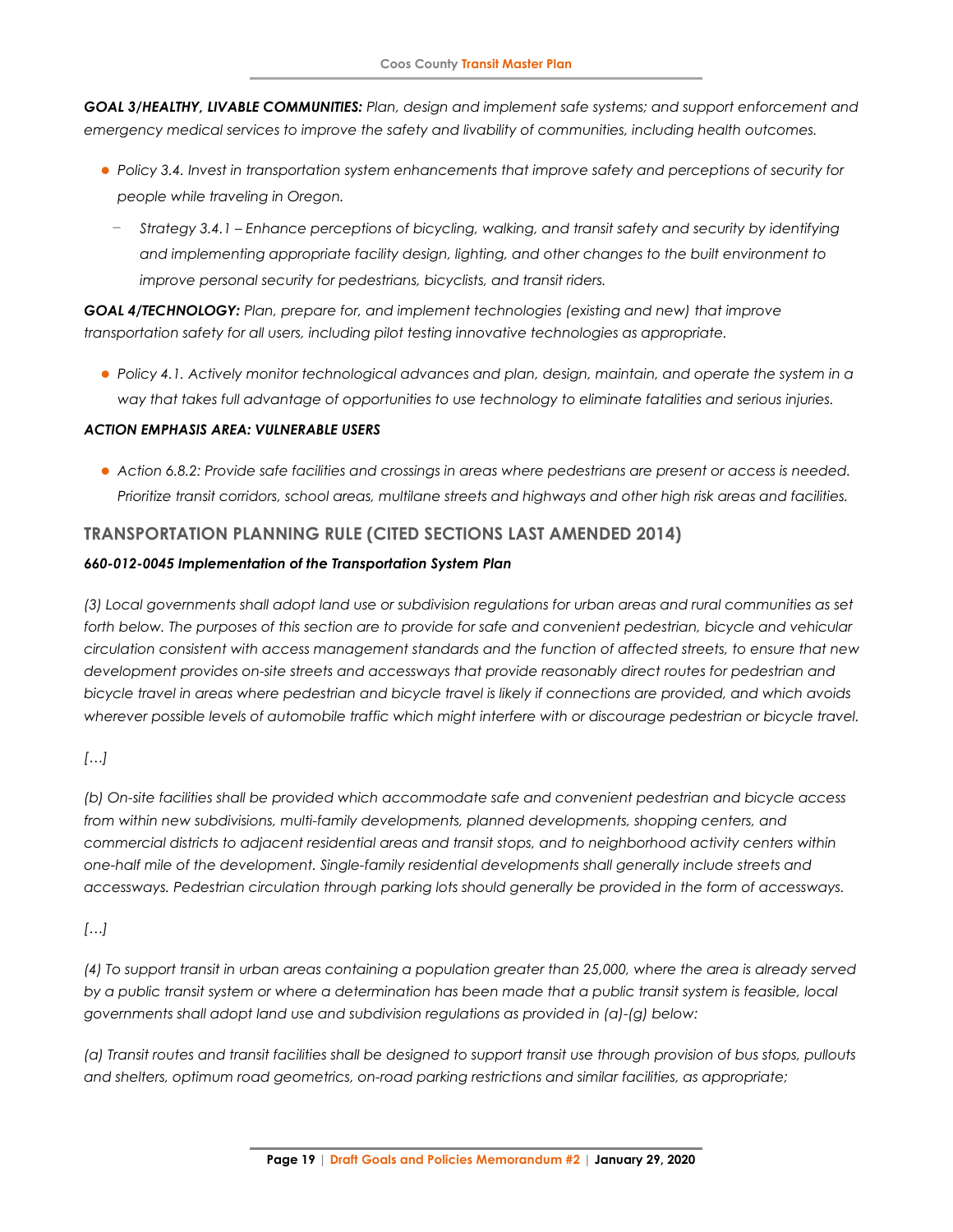*(b) New retail, office and institutional buildings at or near major transit stops shall provide for convenient pedestrian access to transit through the measures listed in paragraphs (A) and (B) below.*

*(A) Walkways shall be provided connecting building entrances and streets adjoining the site;*

*(B) Pedestrian connections to adjoining properties shall be provided except where such a connection is impracticable as provided for in OAR 660-012-0045(3)(b)(E). Pedestrian connections shall connect the on site circulation system to existing or proposed streets, walkways, and driveways that abut the property. Where adjacent properties are undeveloped or have potential for redevelopment, streets, accessways and walkways on site shall be laid out or stubbed to allow for extension to the adjoining property;*

*(C) In addition to paragraphs (A) and (B) above, on sites at major transit stops provide the following:*

*(i) Either locate buildings within 20 feet of the transit stop, a transit street or an intersecting street or provide a pedestrian plaza at the transit stop or a street intersection;*

*(ii) A reasonably direct pedestrian connection between the transit stop and building entrances on the site;*

*(iii) A transit passenger landing pad accessible to disabled persons;*

*(iv) An easement or dedication for a passenger shelter if requested by the transit provider; and*

*(v) Lighting at the transit stop.*

*(c) Local governments may implement (4)(b)(A) and (B) above through the designation of pedestrian districts and adoption of appropriate implementing measures regulating development within pedestrian districts. Pedestrian districts must comply with the requirement of (4)(b)(C) above;*

*(d) Designated employee parking areas in new developments shall provide preferential parking for carpools and vanpools;*

*(e) Existing development shall be allowed to redevelop a portion of existing parking areas for transit-oriented uses, including bus stops and pullouts, bus shelters, park and ride stations, transit-oriented developments, and similar facilities, where appropriate;*

*(f) Road systems for new development shall be provided that can be adequately served by transit, including provision of pedestrian access to existing and identified future transit routes. This shall include, where appropriate, separate accessways to minimize travel distances;*

*(g) Along existing or planned transit routes, designation of types and densities of land uses adequate to support transit.*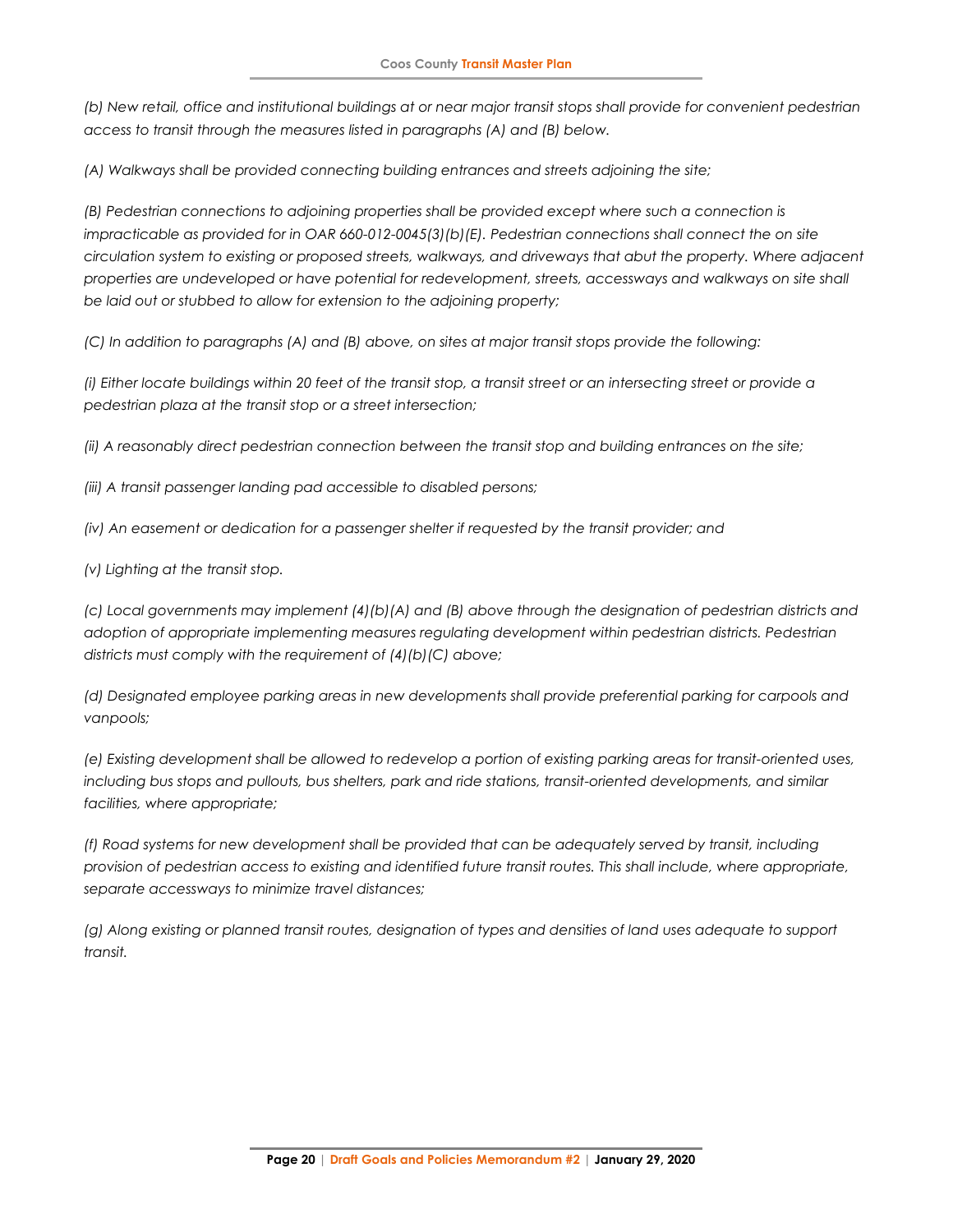# **APPENDIX B: LOCAL PLANS AND POLICIES**

### **COOS COUNTY COORDINATED HUMAN SERVICES PUBLIC TRANSPORTATION PLAN (2016)**

#### **High Priorities**

⚫ *Strategy #1: Seek funding to preserve existing levels of public transit services within the County as the highest priority, with expansion of service as additional funding becomes available and demand justifies.* 

*Actions:* 

*a. Continue to strive to capture available Federal and State transit funding.* 

*b. Explore alternative funding sources, including public-private partnerships such as financial contributions by health care providers toward the cost of demand response services.* 

*c. Investigate dedicated funding sources for CCAT services, including contributions from cities in the County.* 

*d. Seek funding for vehicles and other capital stock needed to accommodate expansion of fixed route and demand response services identified in this Plan, e.g. additional buses needed to increase frequency of services.* 

e. Reduce the demand on costlier demand response services through promotion and public education of *fixed route services, e.g. dispatchers counseling on accessibility/availability of fixed route services; incentives for fixed route use; screening of demand response rider eligibility; increased demand response service fares; appropriate policy changes; and other means.* 

*f. Recognize the role of private providers, Yellow Cab, South Coast Taxi, Millennium Transportation, Bay Cities Ambulance, to assist in providing demand response services and to serve areas lacking public transportation services.* 

*g. Seek funding to recruit, train and retain additional staff to assist in implementing Coordinated Plan strategies and priorities.* 

*h. Encourage maintenance managers to participate in opportunities, such as ODOT's newly formed Transit Maintenance Council, to obtain information on best practices to improve reliability, efficiency and effectiveness of bus operations; reducing costs of maintenance facility operations; improving passenger comfort; and developing new and improved bus technologies.* 

⚫ *Strategy #2: As funding permits, expand access to and convenience of public transportation.* 

*Actions:* 

*a. As resources become available, expand fixed route operations to include early morning (before 7 am), evenings and weekend service, with expanded hours of weekday service a higher priority than weekend service.* 

*b. Cooperate with the Coquille Tribe to conduct a pilot program to provide shuttle services for casino employees to key destinations near concentrations of employee housing, e.g. Walmart and Fred Meyer.*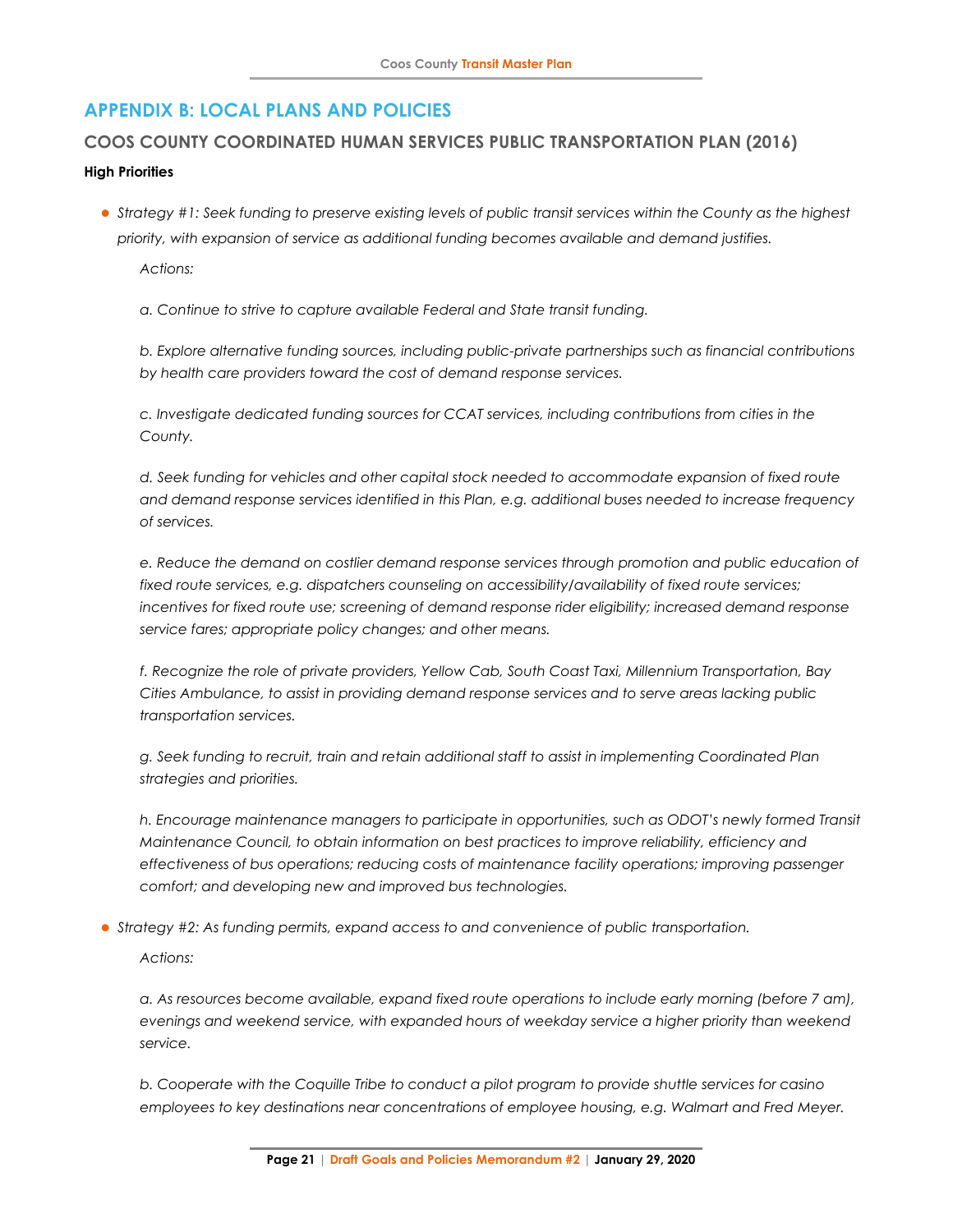*c. Investigate opportunities to provide mid-day service to Southwestern Oregon Community College.* 

*d. Coordinate services between Coastal Express and "Loop Bus" so that it becomes easier for passengers to access various destinations in the Bay Area.* 

*e. Consider an additional loop circulator service between Coos Bay and North Bend.* 

*f. As demand justifies, expand fixed route services to the unincorporated area north of North Bend from 3 to 5-6 days per week.* 

*g. Consider expansion of fixed route service to the Lakeside area.* 

*h. Investigate feasibility of a Myrtle Point-Coquille-Coos Bay route.* 

*i. Provide mid-day service from Coquille to Coos Bay to accommodate noon-time jail releases.* 

*j. If demand justifies and with financial contribution by the City, provide fixed route service in Bandon on a trial basis, e.g. six months.* 

*k. Seek grant funding from ODOT to reestablish South Coast Connector service connecting Bay Area with Coquille, Bandon and Myrtle Point.* 

*l. Increase the frequency of Coastal Express service and expand service to 7 days/week.* 

*m. Consider extending Coastal Express service to Reedsport and Florence.* 

*n. Investigate opportunities to improve out-of-county connections, both to adjacent counties and to distant medical destinations.* 

*o. Address safety and convenience in siting transit stop locations. Identify and, as funding allows, address physical barriers, such as sidewalks without curb cuts and bus stops without shelters (e.g., North Bend Medical Center).* 

*p. Investigate complementary use of bus tickets/passes among the various public transportation services.* 

*m. Seek funding for technologies (e.g., coordinated trip planning, mobile tools) and data management programs that facilitate the most efficient and cost-effective provision of services.* 

*n. Continue to pursue opportunities to improve pedestrian/bicycle connections to transit.* 

⚫ *Strategy #3: Improve freedom of movement and quality of life for transit dependent populations and assure transportation access to jobs, health care, education and other basic services.*

*Actions:* 

*a. Preserve the existing demand response services and, as resources permit, expand these services, including to rural areas, to accommodate both current and projected demand.*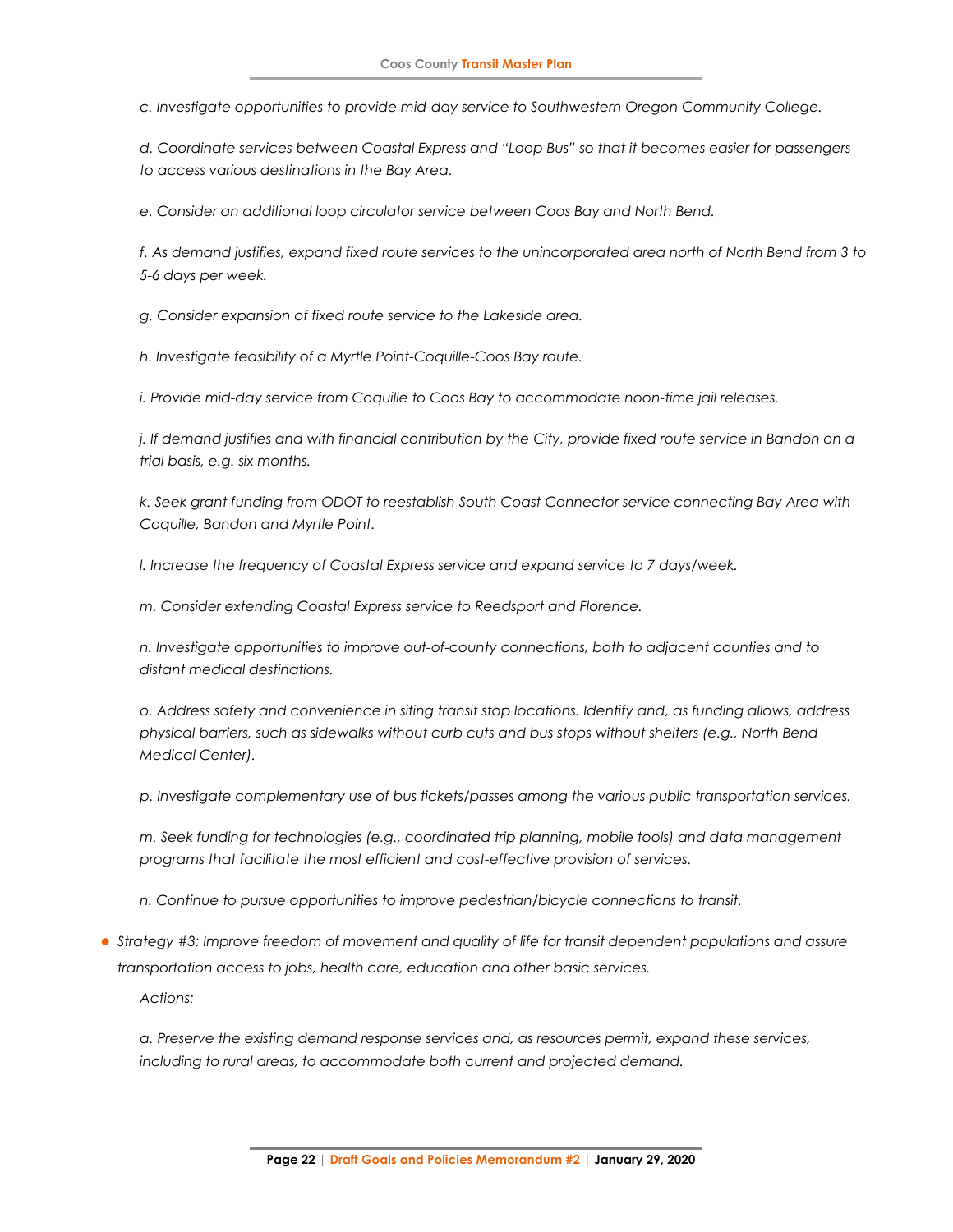*b. Seek funding for smaller wheelchair accessible vehicles capable of accessing difficult to reach locations and for vehicles targeted to transporting intellectually/developmentally disabled persons, especially those in rural areas, to vocational and residential programs.* 

*c. To help manage the increasing demand for demand response services, provide travel training and work*  with human service agencies and senior facilities to provide escorted services on fixed route services. (This is *in addition to Action 1.e.)* 

*d. Coordinate with medical centers and clinics on scheduling of medical visits.* 

*e. Investigate opportunities for more convenient and less expensive service to dialysis and methadone clinics.* 

*f. As funding permits, expand service to assisted living and retirement centers in rural portions of the County.* 

*g. Coordinate with TransLink and senior centers, assisted living centers, and retirement centers both on the use of public transportation by their clients and on opportunities for these facilities to provide or increase their own transportation services.* 

*h. Explore opportunities to coordinate demand response trips with TransLink's non-emergency medical trips (NEMT) trips to outside the County.* 

*i. Where feasible, locate bus stops at senior centers and retirement facilities.* 

*j. Investigate opportunities to improve transportation access to employment sites for low-income workers, including service to casino resorts and other hospitality industry sites. Assess options such as vanpools, shuttles or other flexible transportation services.* 

*k. Ensure services are available and convenient for accessing employment training. Investigate the feasibility of a ridesharing and carpooling clearinghouse for people commuting to jobs and employment training programs.* 

*l. Increase outreach and marketing of services to low-income residents and offer discounted fares or other strategies to address the cost of public transportation for low income riders.* 

*m. Work with veteran service agencies and organizations to improve and expand transportation assistance*  for veterans, including coordinating trips to VA medical facilities with the regional brokerage and existing *providers.* 

*n. Investigate opportunities to facilitate student use of public transportation to access education facilities, including negotiating service agreements with Southwest Oregon Community College for enhanced student transportation services.* 

*o. Coordinate with school districts and after school programs on scheduling, policy and financing issues affecting the ability to provide after school transportation.* 

⚫ *Strategy #4: Develop a volunteer driver program to address the increase in demand for services.*

*Actions:*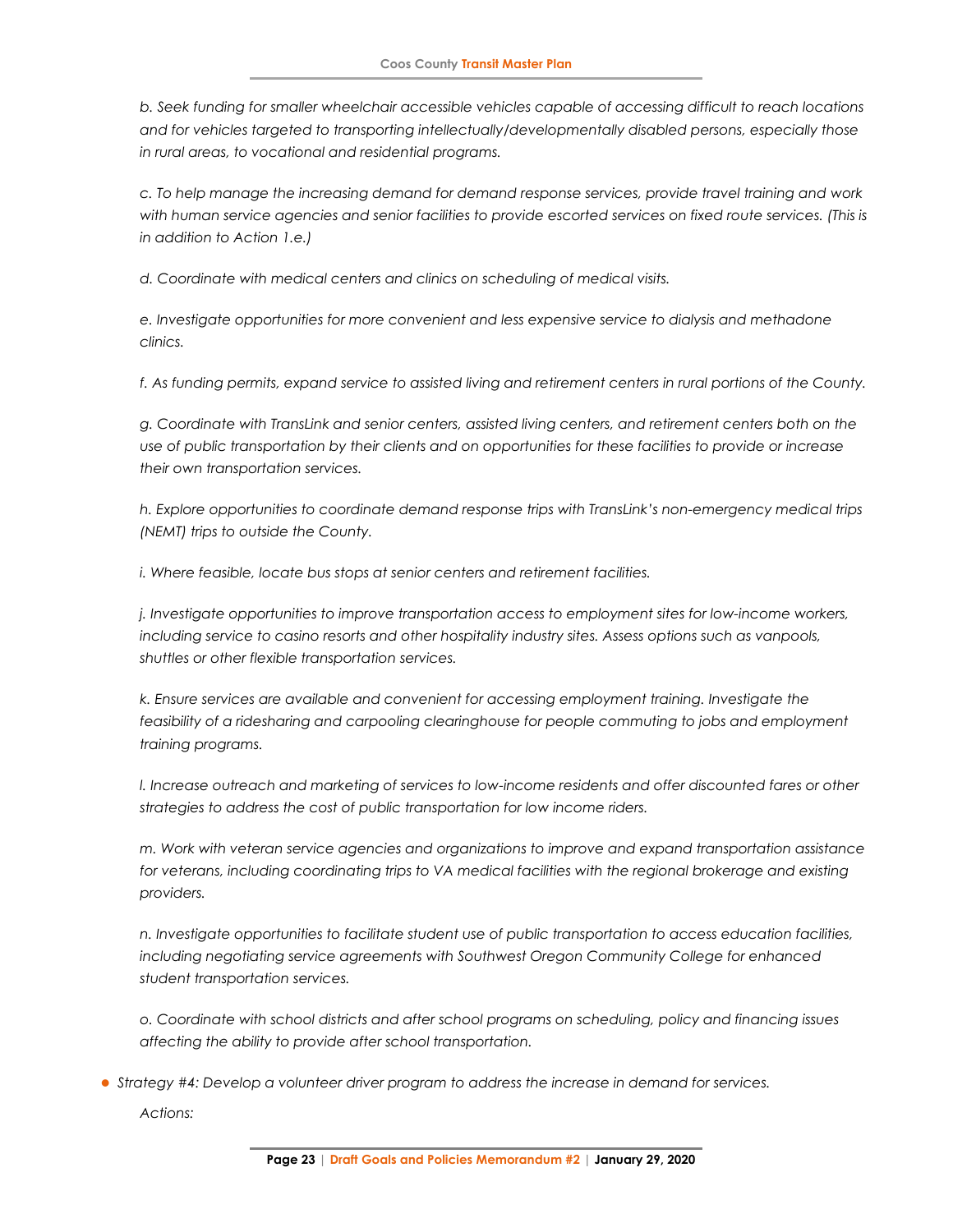*a. Expand efforts to recruit and train volunteer drivers.* 

*b. Develop and maintain a volunteer driver training and recruitment program.* 

*c. Seek legislative action to address increasing insurance costs associated with use of volunteer drivers.* 

⚫ *Strategy #5: Continually strive to coordinate the planning for and provision of public transportation services with the provision of human and health services.*

*Actions:* 

*a. Encourage DHS and other human/health service providers to assess and communicate the transportation needs of their clients for access to transportation to CCAT and other transportation providers in the County.* 

*b. Seek funding from DHS to augment that provided by the STF-funded Title XIX DD53 Local Match Program*  for transportation to residential and vocational programs serving people with intellectual/developmental *disabilities.* 

*c. To achieve efficiencies and reduce costs, investigate opportunities for coordination of services with private health care providers, e.g. CCO and Star of Hope. Develop partnerships with health care providers*  to assure that non-Medicaid patients can get to services and treatment and have transportation home *when discharged.* 

*d. Coordinate with medical facilities on opportunities to provide transportation for their employees.* 

*e. Regularly convene meetings with human and health service providers to identify mutual transportation needs and opportunities to coordinate services.* 

f. Consider expanding the composition of the County's STF Advisory Committee to include additional *human and health service providers, including the local CCO and expand the group's role as a coordination working group to help insure continuity in improving mobility and coordination of human*  service transportation and to annually monitor implementation of the Coordinated Plan.

*g. Continue to participate on countywide and regional human and health services advisory committees that link public transportation to human and health services.* 

*h. Ensure that public transportation providers are regularly trained in emergency preparedness and have up-to-date plans to assist as needed in emergency management.* 

#### **Medium Priorities**

⚫ *Strategy #6: Expand efforts to inform the public of available public transportation services, including lowincome and non-English speaking populations.*

*Actions:* 

*a. Investigate the feasibility of a central information clearinghouse (e.g., telephone hotline, website, etc.) covering all transportation services in the county.*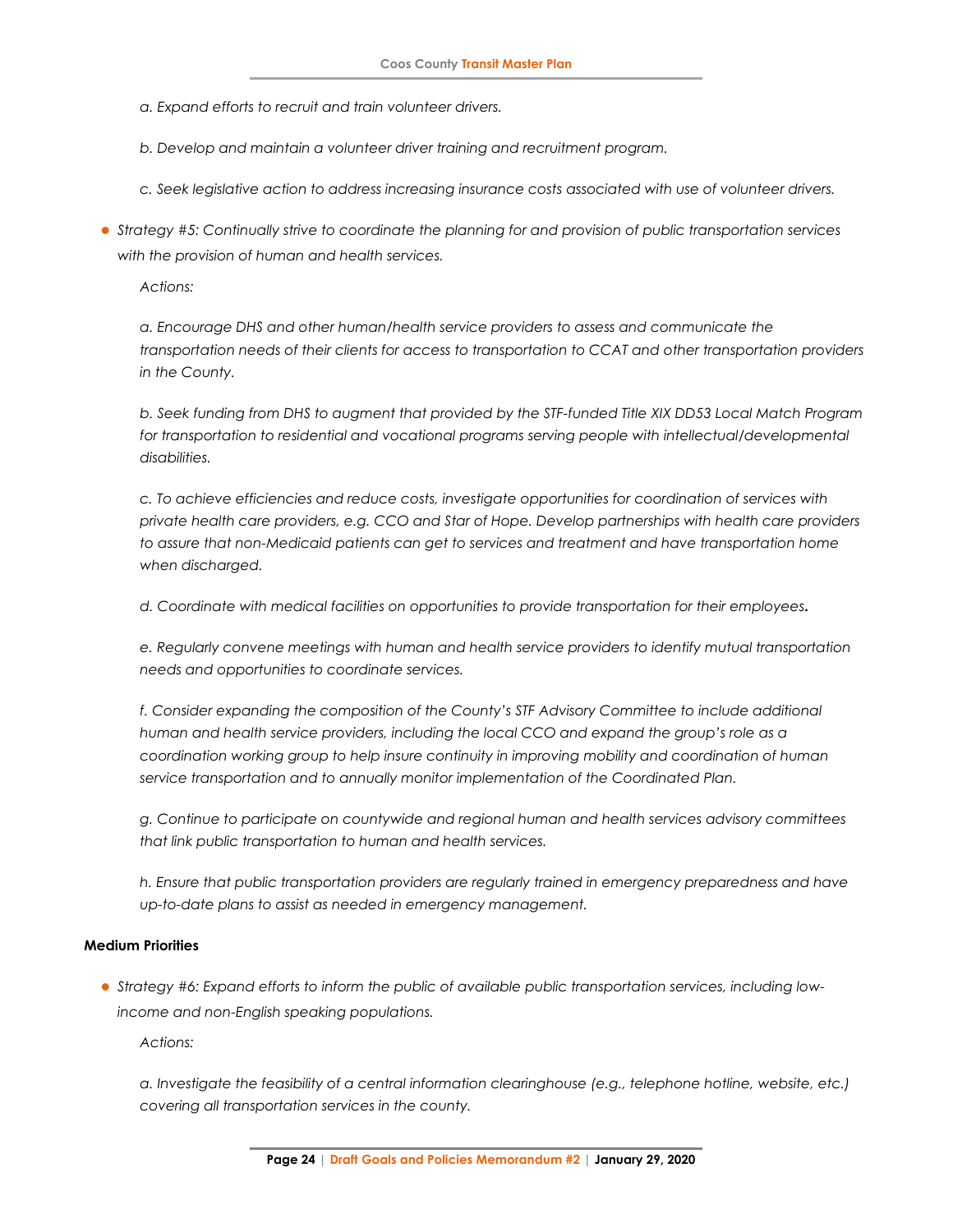*b. Develop improved branding of CCAT vehicles, employees and services through logos, paint styles, bus wraps, name tags, etc.* 

*c. Improve website information and sharing of information among providers about the various services available within the County and region.* 

*d. Periodically offer free transit days as a public education tool.* 

*e. Address business community concerns regarding bus stops, transit inefficiencies and other issues through continuing outreach and education efforts. Encourage the business community to promote transit use for their employees.* 

f. Help improve knowledge of and comfort in use of public transportation services by non-English speaking *populations by providing translated information that explains how to use public transportation services. Disseminate information via Latino community radio stations and at human and health services offices, churches and key community gathering places, including Latino food stores.* 

*g. Periodically participate in cultural awareness training programs.* 

⚫ *Strategy #7: Continue to pursue opportunities for regional collaboration and expansion of the regional transportation system.*

*Actions:* 

*a. Participate in programs of regular communication and coordination among regional STF Coordinators and Committees, including regional coordination meetings, quarterly teleconferences or email communications, and rotating presentations on lessons learned and on challenges in service delivery.* 

*b. STF staff periodically attend Curry County STF Advisory Committee meetings and contribute information*  to Coquille Tribe and CTCLUSI staff for transmittal to their STF Advisory Committees.

*c. Contribute to quarterly communications organized by ODOT's Regional Transit Coordinator with information on STF Committee meetings, trainings, grant opportunities, other items of mutual interest.* 

*d. Based on input from Curry County, investigate opportunities to use transit vehicles for the delivery of goods.* 

*e. Pursue opportunities with regional partners for coordination and/or cooperative training on topics of mutual interest, including PASS training for drivers, data management needs and approaches, interaction*  with CCOs on grouping medical trips and other issues, travel training and other tools to increase comfort *with use of transit, and social media use and management.* 

*f. Continue to coordinate with Coastal Express, Greyhound, Pacific Crest Bus Lines and other intercity and regional providers to promote access to regional destinations.* 

*g. Assist ODOT or other appropriate parties to biennially update the database of transportation providers/resources in the region.* 

#### **Low Priority**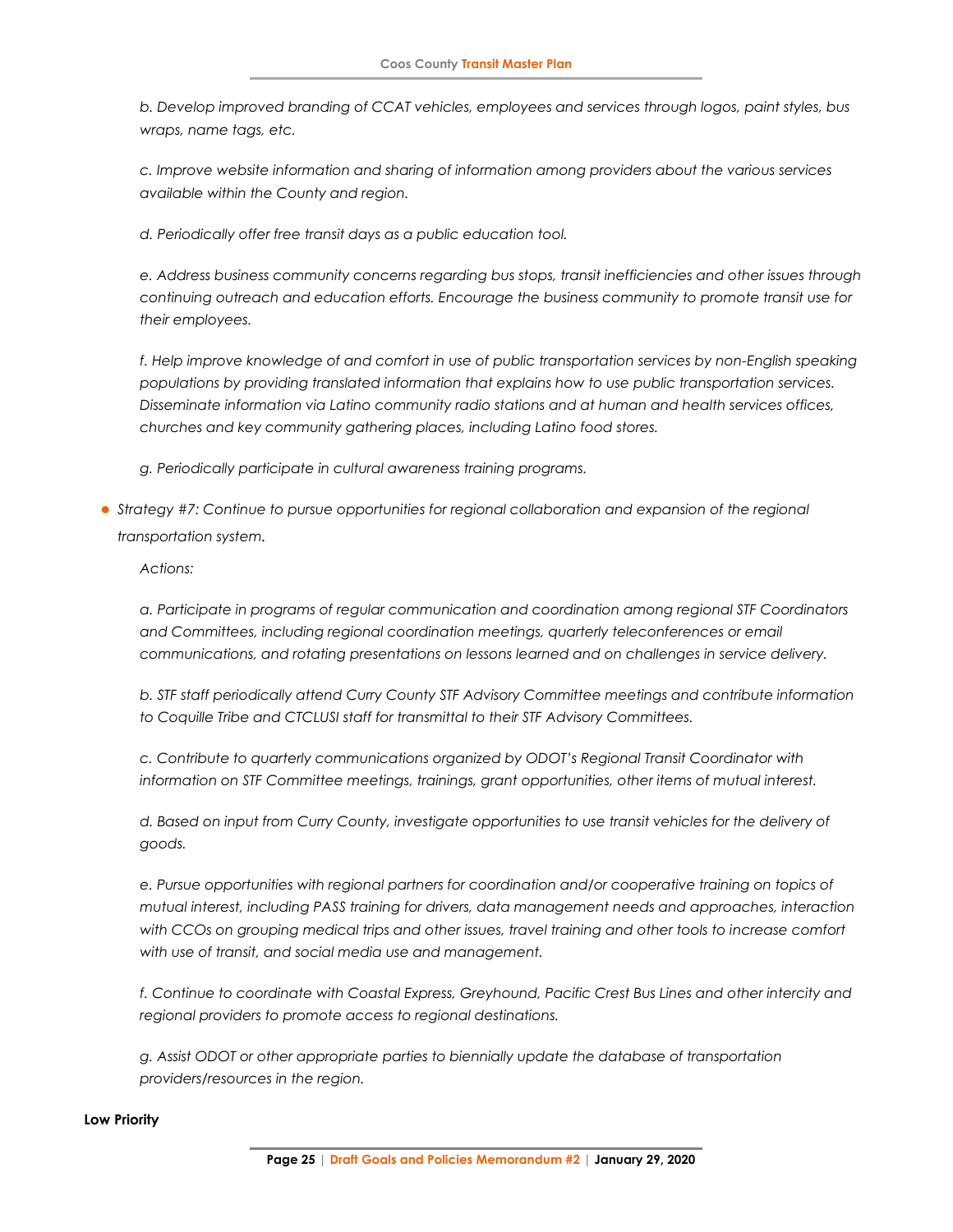⚫ *Strategy #8: Improve public transportation services service to rural portions of the County.*

*Actions:* 

*a. Explore the feasibility of providing public transportation services to rural areas, and to the communities of Lakeside and Powers, through deviated or flexible bus routes, feeder services, volunteer-based shopping or medical shuttles, and private providers, such as taxi companies.* 

*b. Investigate ride-sharing as an option to transit service to rural areas.* 

⚫ *Strategy # 9: Establish mechanisms for routinely monitoring Plan implementation.* 

*Actions:* 

*Designate a County "public transportation czar" to be responsible for coordinating the various modes of transportation -- public transportation, air, freight, active transportation, etc. -- and establishing coordination partnerships within the County.* 

*Expand the composition of the STF advisory committee to include additional health services and community representatives and expand the group's role as a coordination working group to help insure continuity in improving mobility and coordination of human service transportation and to annually monitor implementation of the Coordinated Plan.* 

*Establish a regular meeting schedule for the STF advisory committee.* 

### **COOS COUNTY TRANSPORTATION SYSTEM PLAN (2011)**

#### *Goal 1: Mobility*

*Plan and develop a roadway system that links communities, neighborhoods, and businesses and addresses the existing and future transportation needs of moving both people and goods in throughout the region.*

Objectives:

- ⚫ *Provide for future growth through planning and management of the transportation system.*
- ⚫ *Consider the transportation needs of both local and regional travelers (tourists) in the County.*

#### *Goal 2: Multimodal System*

*Provide a multimodal transportation system that accommodates the needs of all users*

Objectives:

- ⚫ *Support efforts to maintain current transit service and plan for future expanded transit service by sustaining funding and seeking consistent state support.*
- ⚫ *·Plan safe and convenient bicycle and pedestrian networks that connect between residential area, schools, and other activity centers.*

#### *Goal 3: Livability*

*Provide a transportation system that enhances community livability and promotes economic development while minimizing environmental impacts.*

Objectives: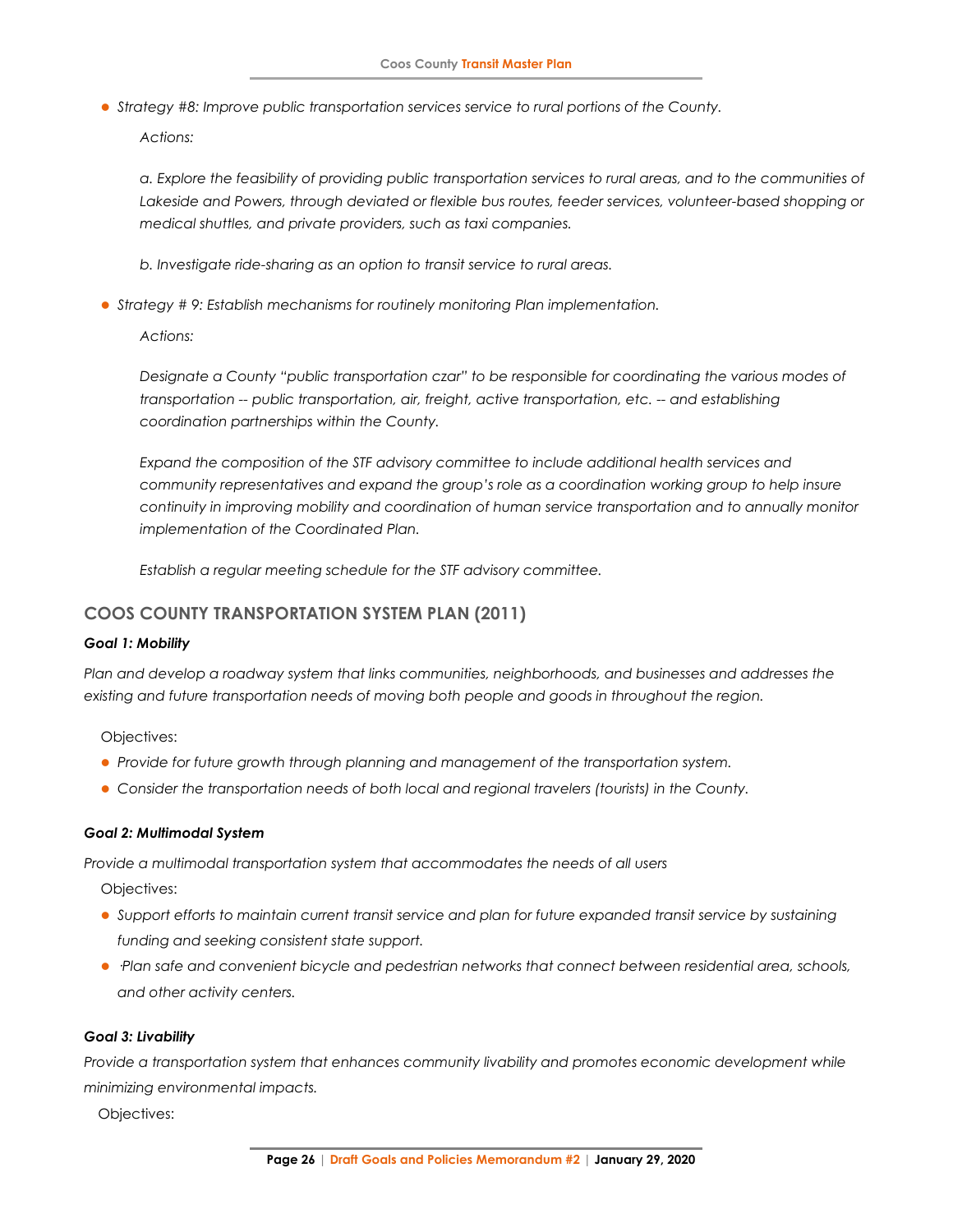- ⚫ *Minimize congestion on major travel routes by maximizing efficiency of the existing system, providing a network of travel routes, and encouraging the use of alternative modes of travel.*
- ⚫ *Coordinate land use and transportation planning decisions to maximize the efficiency of public infrastructure investments.*

#### *Goal 4: Safety*

*Promote the safety of current and future travel modes for all users.*

Objectives:

- ⚫ *Identify and improve intermodal conflict points, including rail crossings and pedestrian/bicycle crossings of major roadways near transit stops, schools, and other activity centers.*
- ⚫ *Coordinate between transportation service providers to identify and address existing safety concerns and prevent the creation of future conflict points.*

### **CITIES OF COOS BAY AND NORTH BEND TRANSPORTATION SYSTEM PLAN UPDATE (IN PROGRESS)**

### *Goal #1: Continue development of an interconnected, multimodal transportation network that connects all members of the community to destinations within and beyond the city.*

#### *Objectives:*

*a) Improve, as needed, and retain existing connections between households and schools, parks, transit stops, the*  waterfront and other essential destinations and recreational areas. Provide a network of arterials, collectors and *local streets that are interconnected, appropriately spaced, and reasonably direct in accordance with city and state design standards and the Transportation System Plan.* 

*b) For new development, provide for multi-modal circulation internally on site and externally to adjacent land use and existing and planned multi-modal facilities.* 

*d) Require sidewalks on all new streets within the Urban Growth Boundary and that these facilities be designed to the standards in the adopted Transportation System Plan.* 

*e) Ensure access to schools, parks, and other activity centers for all members of the community, including children, disabled, low-income, and elderly people.* 

*f) Ensure adequate access to transit facilities and services.* 

*g) Upgrade existing transportation facilities, including retrofitting for American Disability Act (ADA) compliance, and work with public transportation providers to provide services that improve access for all users.* 

*h) Ensure American Disability Act (ADA) compliance for new transportation facility infrastructure.* 

*i) Ensure planned pedestrian throughways are clear of obstacles and obstructions (e.g., utility poles) and continue to identify, and as resources permit, eliminate obstacles and obstructions for existing facilities.* 

#### *Goal #2: Provide a transportation system that enhances the safety and security of all transportation modes.*

*Objectives:*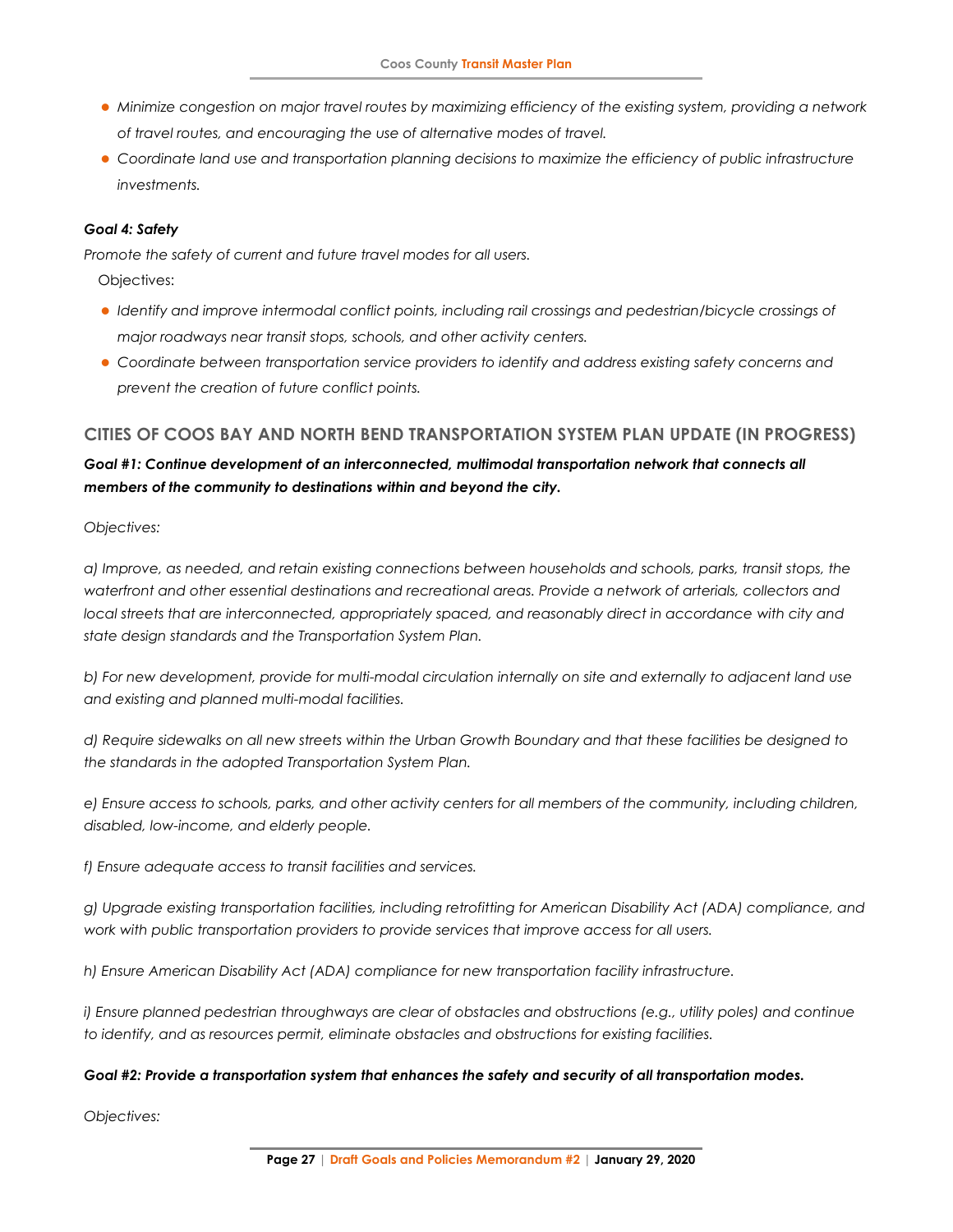*d) Identify and improve safe crossings for vehicles, bicycles and pedestrians across Highway 101 and major arterials.* 

#### *Goal #3: Optimize the performance of the transportation system for the efficient movement of people and goods.*

*Objectives:* 

*h) Coordinate with Coos County Area Transit to develop system enhancements that support the movement of people in high traffic corridors.* 

#### *Goal #4: Provide an equitable, balanced and connected multi-modal transportation system.*

*Objectives:* 

*a) Ensure that the transportation system provides equitable access to underserved and vulnerable populations. Prioritize walking and biking investments in underserved areas with transportation disadvantaged populations.* 

*b) Provide connections for all modes that meet applicable city and Americans with Disabilities Act (ADA) standards.* 

*c) Require multi-modal circulation internal to a development site, as well as connecting to adjacent land use and existing and planned multi-modal facilities.* 

### *Goal #5: Provide a transportation system that supports existing industry and encourages economic development in the city.*

*h) Support recreational transit use to boost tourism, enhance economic development, and reduce the environmental impacts of automobile traffic. Explore options to enhance tourist transit use with Coos County Area Transit, including the use of seasonal trolleys, and with businesses that attract tourists, such as local casinos.* 

### *Goal #6: Develop and maintain a Transportation System Plan that is consistent with the goals and objectives of the city, Coos County, and the state.*

### *Objectives:*

*c) Coordinate land use and transportation decisions to efficiently use public infrastructure investments to: Encourage the availability and use of transportation options such as biking, walking and taking transit* 

*e) Coordinate with Coos County Area Transit to strengthen the efficiency and performance of the transit network and to support the multimodal system.* 

### *Goal #8: Provide a transportation system that enhances the health of residents and users and that minimizes impacts to the environment.*

### *Objectives:*

*a) Identify and seek funding for programs that encourage walking, bicycling, and transit.* 

*c) Plan for a multi-modal system that limits users' exposure to pollution and that enhances air quality.*